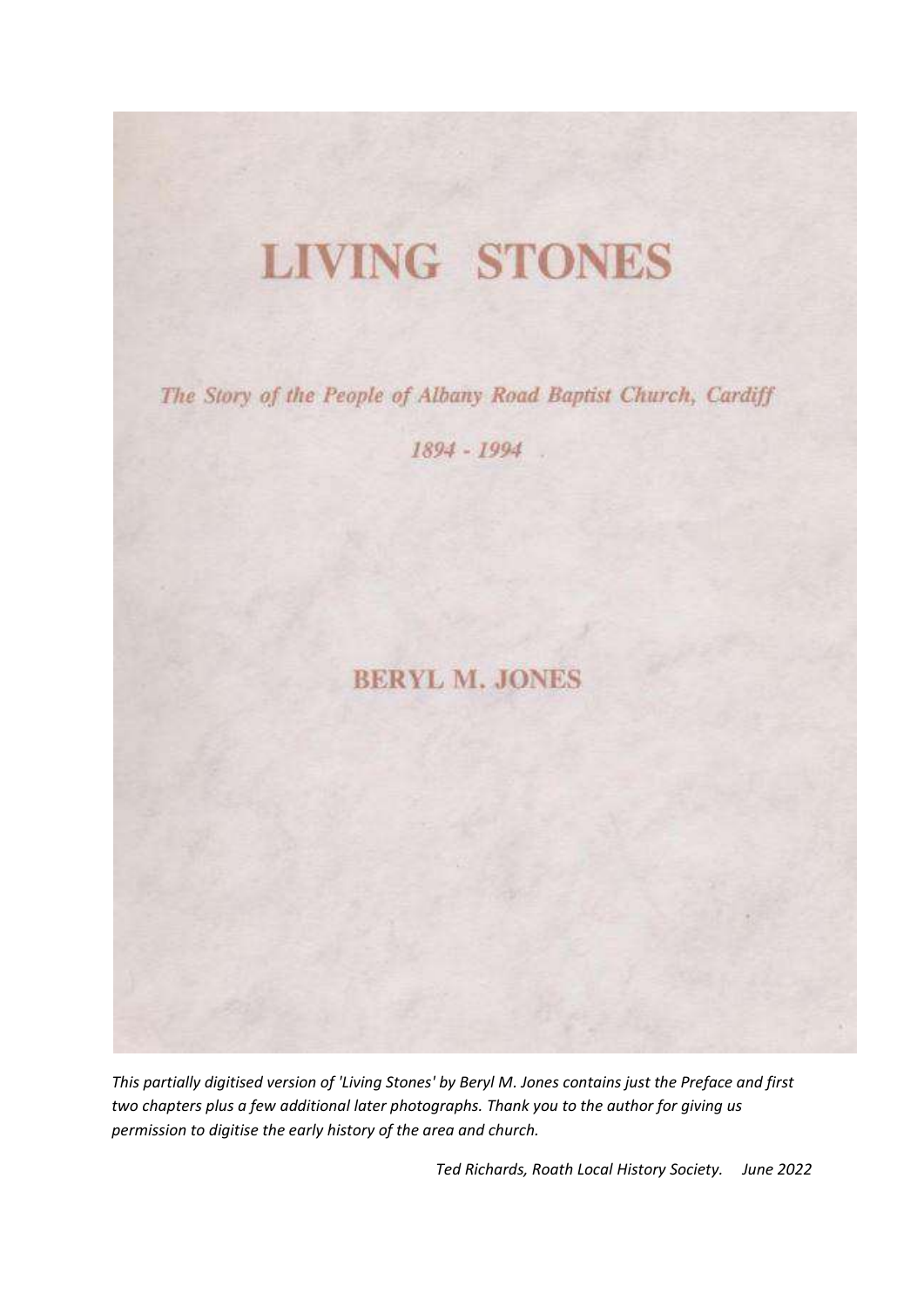## **PREFACE**

When any organisation approaches its Centenary, it seems appropriate to look back and present some sort of account of its history during the past hundred years. The high points and times of great celebration are remembered, as are the periods of difficulty and times of sadness. Both the mistakes and successes of the past are brought to mind in the hope that the organisation in question may learn from its own history and benefit from its wealth of experience as it moves into its second century.

In this respect, a church is no different from any other organisation, and so as Albany Road Baptist Church moved towards its Centenary, it was considered desirable that a written account of the first one hundred years of its history should be produced. The initial inspiration for the work stemmed from one of the former elders of the Church, Mr. Ellis Sellick, who undertook some of the original research and planned the basic outline of the book. Sadly, Mr. Sellick passed away before he had completed the first draft, and his notes were put to one side. Eventually they were passed to me in February 1993, along with a request to revise them and complete the history in time for the celebration of Albany Road's Centenary in 1994.

It has been a privilege to work on this project, and I am indebted to Mr. Sellick both for his initial vision and for the meticulous notes he had made in respect of the earliest period in the Church's history. Much of his original framework has been retained, as has his choice of title, "Living Stones", which is particularly apt for a book which deals with the history of a church. It is derived from the First Epistle of Peter, chapter 2 and verse 5, where the Christian community is described in terms of a spiritual house, a building whose cornerstone is Christ Himself, and which is comprised of "living stones", namely, the individual members of that community. Later in the same passage, the apostle reminded his readers that the true mission of the church is to

#### *"declare the wonderful deeds of him who called you out of darkness into his marvellous light."*

To press the metaphor a little further, it should be remembered that before stones could be used for building, they had to be prepared by the master builder, and some required more shaping and fashioning than others. So it is in the church, which is comprised of individuals at various stages in their spiritual pilgrimage.

Thus, in presenting the history of any church, it is necessary to bear in mind that it is comprised of fallible individuals, who have made a commitment to Christ at some point, and by His grace are striving to live up to their high calling. Consequently the picture, which is portrayed in that history, will be flawed since the perfect church does not exist. What is true in general terms is also true of Albany Road in particular.

Therefore the account set forth in this book speaks of failure as well as success, and refers to periods when morale was low and there was little evidence of the Holy Spirit at work in the midst of the fellowship, as well as to the times when the Church received great spiritual blessing. To have ignored the bad times and simply presented an idealised portrait of Albany Road over the years would not have been faithful to the testimony of the records. So this book is presented as a true and faithful account of the history of Albany Road Baptist Church from its foundation to the present day.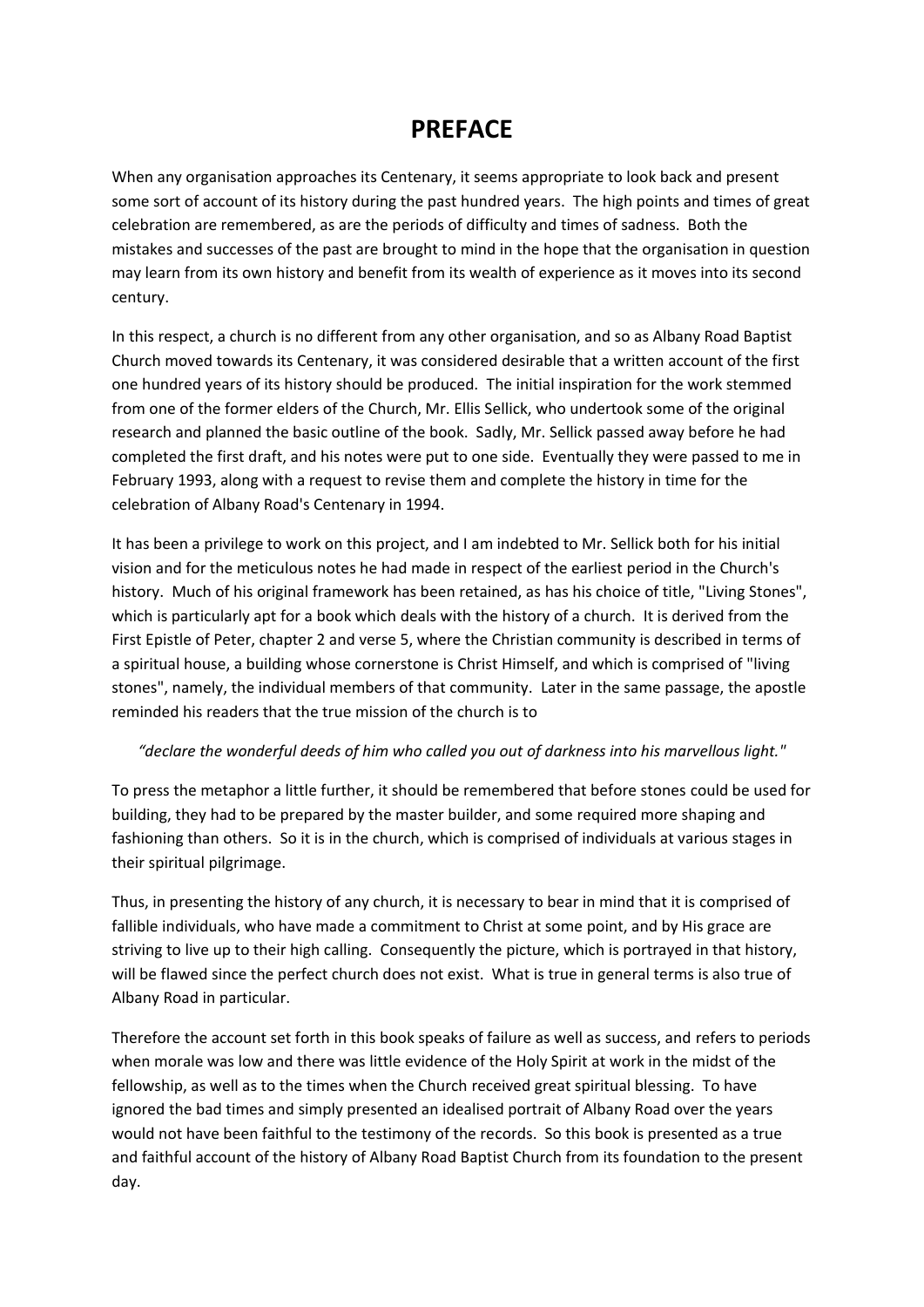I must also place on record my appreciation to all who have assisted me with its preparation. To those members who have loaned photographs, orders of service etc. I am deeply grateful, as well as to those who have helped to clarify some points of detail from the distant past. It is also appropriate to express my appreciation of the gracious hospitality extended to me by Rex and Audrey Mason on the occasion of a visit to their cottage in Mid-Wales, when we passed several pleasant hours recalling some of the main events of their time at Albany Road. Finally, I must thank the membership of Albany Road itself for entrusting me with this task, for allowing me such ready access to all the Church Records, and for their constant support and encouragement throughout.

BERYL M. JONES Bryn-y-Nant Llanedeyrn April 1994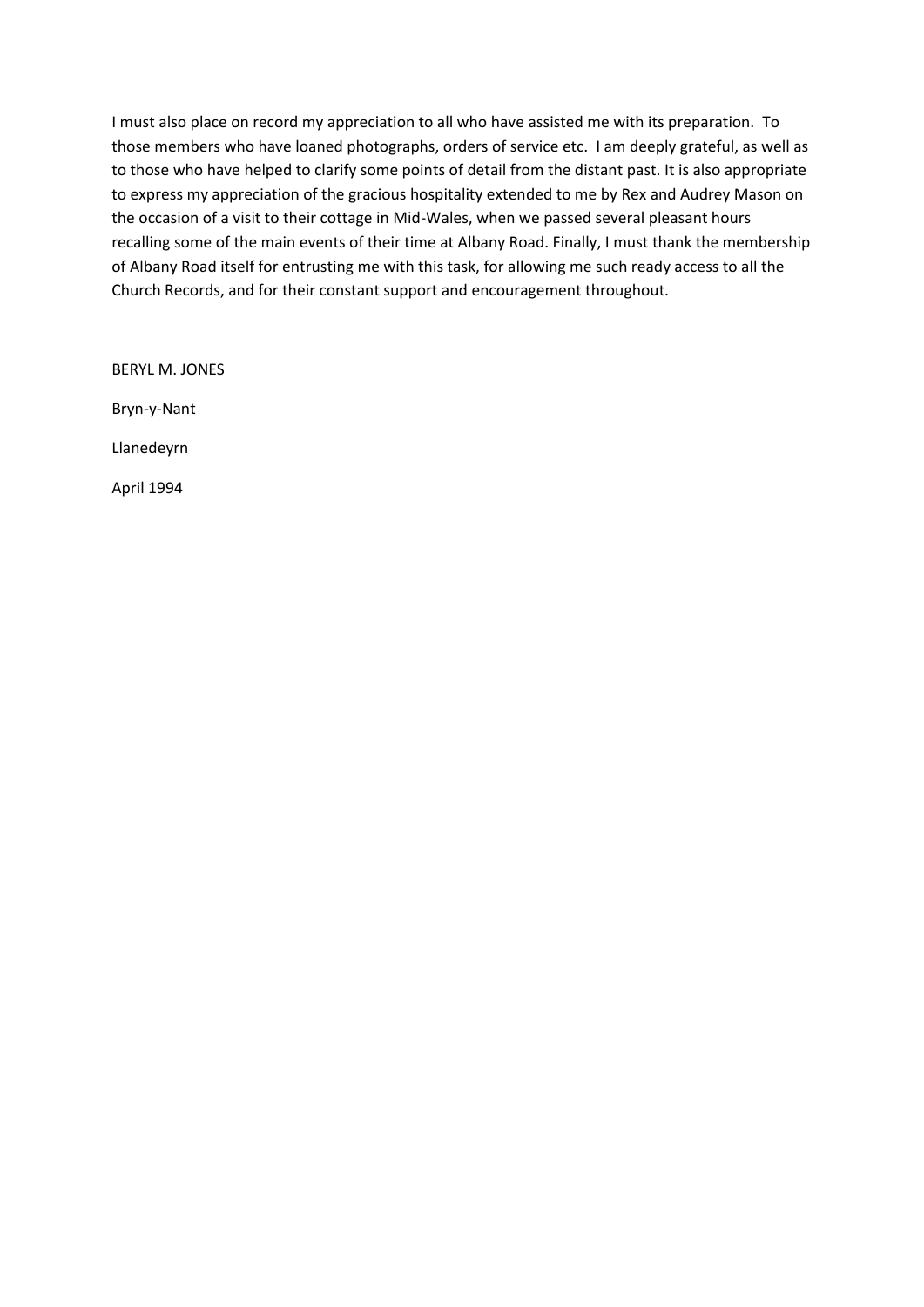## **CHAPTER 1**

## **THE COTTRELL ROAD YEARS**

A Baptist Church comes into being usually to meet the needs of an expanding urban area. Albany Road Baptist Church in the Roath Park district of Cardiff was no exception.

Cardiff was first settled in Roman times, when a garrison fortress was established near the mouth of the river Taff, and a small civil community took root nearby. When the Romans withdrew in the late fourth century, a much diminished settlement of peasants and fishermen survived until the Normans reached Cardiff towards the end of the eleventh century. They re-fortified the old Roman garrison and erected the keep, which remains a familiar landmark in the present-day city of Cardiff. The castle became the principal residence of the Norman lords of Cardiff.

A small town was soon established in the shadow of the castle, and this continued in existence within the original medieval boundaries, virtually unchanged, until the nineteenth century. During the nineteenth century, Cardiff rose to become the principal coal-exporting port not just for South Wales, but also in the world. This development was accompanied by a very rapid increase in the town's population. In 1835, the town was reconstituted as the borough of Cardiff, which then consisted of two wards, North and South, with a combined population of 8000. By 1894, when Albany Road Baptist Church was formed, the population of Cardiff had risen to over 120,000.

The Baptist cause was established in Cardiff early in the nineteenth century. In 1806, Bethany was founded in Wharton Street for English speakers, whilst a group of Welsh-speaking Baptists began meeting together for worship in 1811. This group was responsible for building a simple, white-limed chapel in the lower Hayes in 1821, known as Tabernacl. It was rebuilt in 1865, and both Bethany and Tabernacl met the challenge of the growing population of Cardiff and engaged in the activity now known as church-planting. Bethany fostered the daughter churches of Bethel at the Docks, Hope, now called Calvary, in Canton, and Tredegarville. Tabernacl was responsible for the establishment of Llandaff Road, Siloam and Salem. In its turn, Tredegarville went on to sponsor new Baptist churches at Maindy, Grangetown, Pearl Street, Splott Road and Rumney. As well as providing the initial finance for each of these new churches, the mother church also invariably provided the nucleus of members for the new cause, an example to be followed many years later by Albany Road in respect of Christchurch, Llanedeyrn.

In 1875 the parishes of Roath and Canton were absorbed by the rapidly growing town. Roath has a long history in its own right. Its original name was "Rath", still retained in the Welsh form "Y Rhath", which was a name derived from an ancient Celtic term meaning "an earthen fort". The existence of a fossatum or ditch of the kind which would form part of the defences of such a fortification has long been associated with the site of Roath Court. One school of thought has suggested that this was the royal centre of the Welsh rulers of the region prior to the coming of the Normans. However, soon after the Normans built Cardiff Castle, lands were cleared at Roath to form the basis of a manor, which became the "home-farm" to supply the castle with provisions for its substantial household.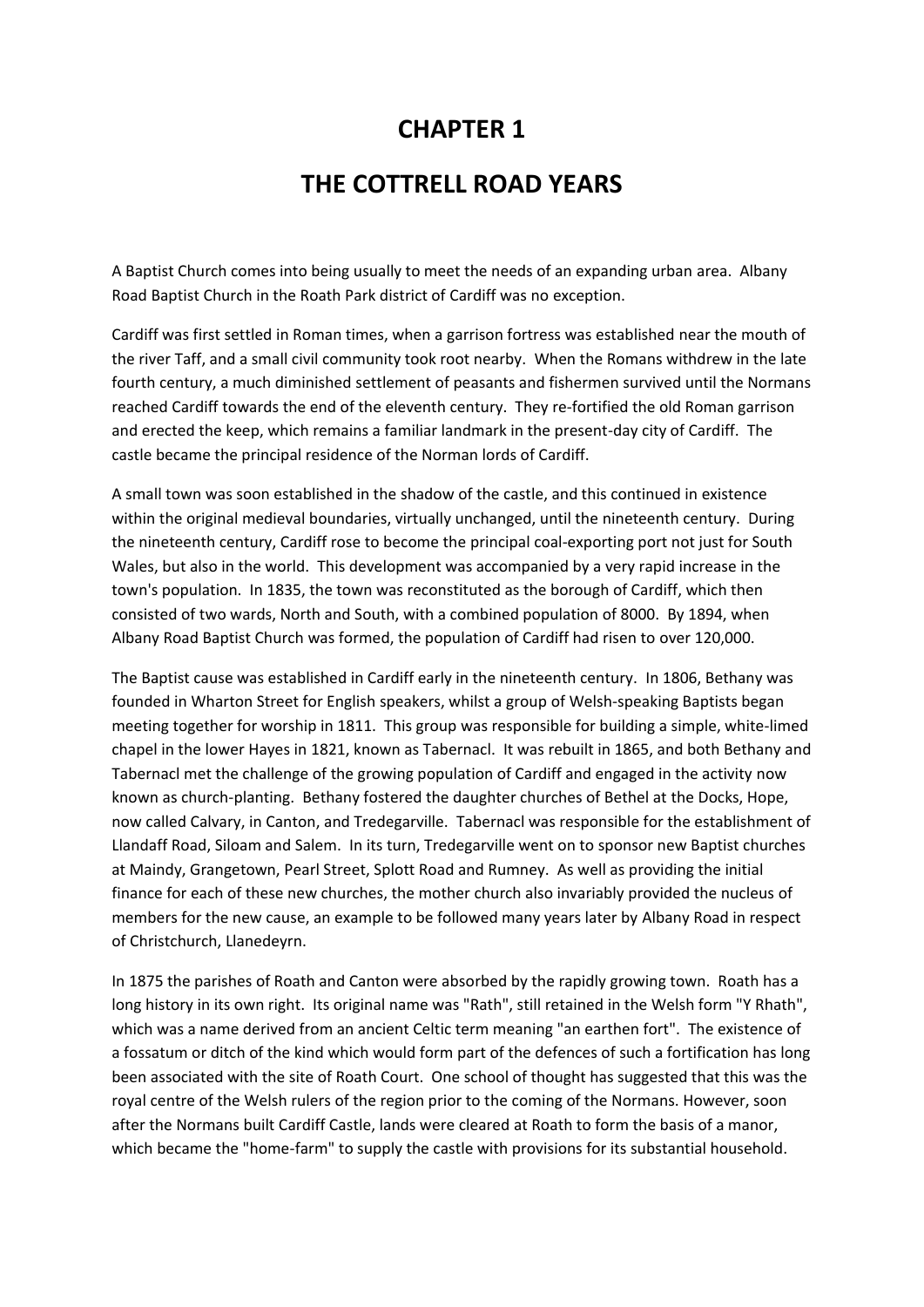

Cottrell Road in May 1894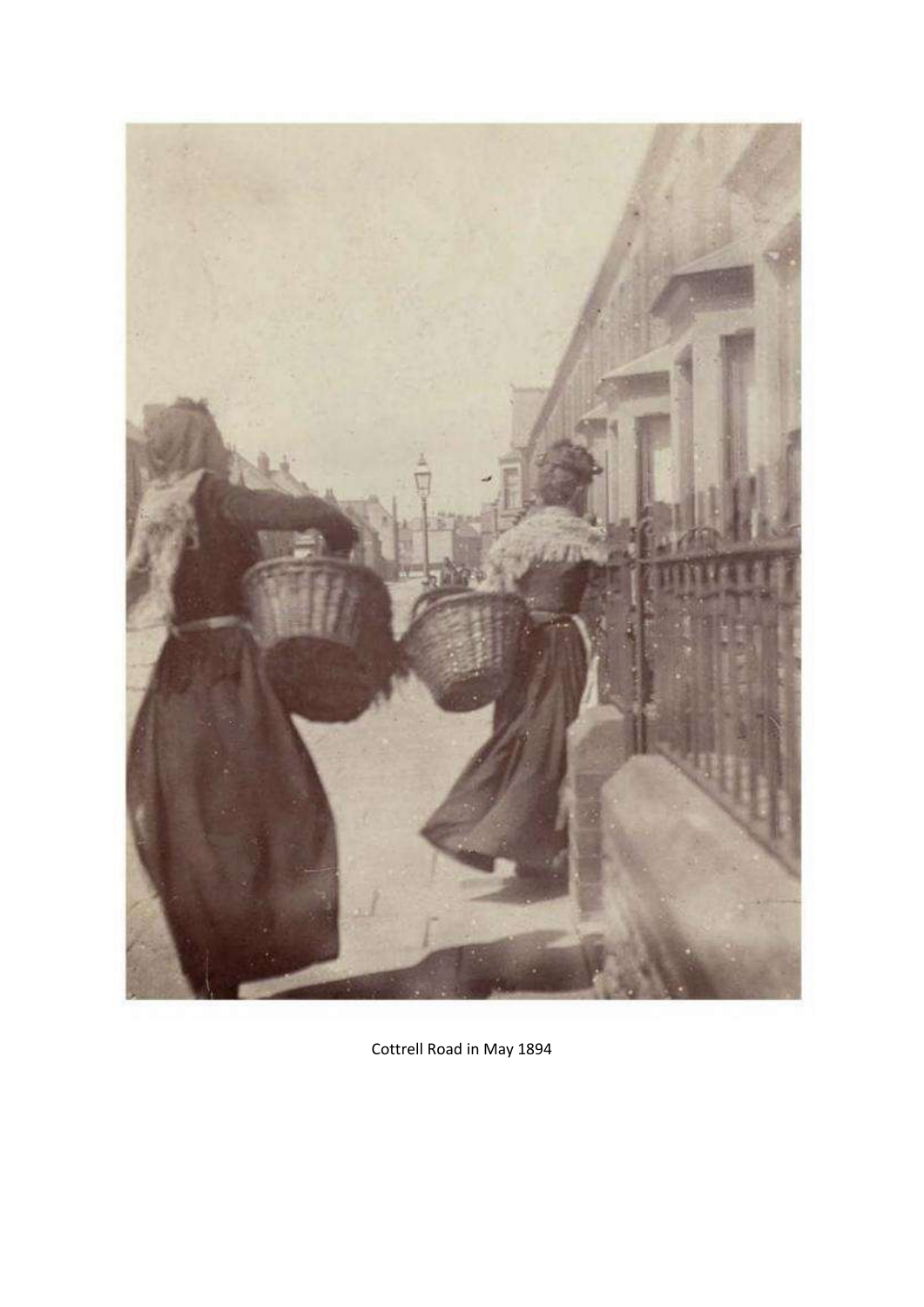A manor house was built opposite the church of St Margaret's, and adjacent to it stood the barton or grange, where hay and corn were stored. Several wattle and daub cattle sheds were also built in this vicinity. A nearby stream, later known as Roath Brook, which today flows through Roath Mill Park and Waterloo Gardens, provided power for the mill, which was rebuilt in successive ages, the last one remaining in existence until 1897. A small wooden bridge spanned the stream near the church, and this gave access to the track which led up Penylan Hill. Roath Manor itself operated much as any other medieval manor: the tenants cultivated strips in open fields in exchange for a small rent and unpaid labour on the lord's arable land. However, Roath was not entirely typical, for records indicate that there were a number of permanent servants employed on the manorial lands as well, and they were housed in cottages which stood towards what is now known as Albany Road. In addition, considerable emphasis was given to dairy produce on the manor, and pasture for the large herd of milking cows extended along the banks of Roath Brook, probably as far as the present Blenheim Road.

The original manor house was rebuilt in Elizabethan times and became known as Roath Court. Further alterations were made during the eighteenth century to result in the elegant building which is familiar to the present generation as the funeral home of James Summers and Son Ltd. However, at the time that Roath was added to Cardiff, the parish was still essentially rural in character, and had changed littlein five hundred years. A small village had developed in the shadow of Roath Court and St Margaret's Church, and those who lived there were principally engaged in agriculture. Albany Road itself was no more than a country lane, which probably ran as far as the town boundary at the end of City Road and Crwys Road, the site of the town gallows. City Road was still known as Castle Road and was the eastward limit of Cardiff. By 1890 however, much had changed. The Plasnewydd area had been built and Albany Road had been developed as far the Claude Hotel, with mainly residential property, although even then there were some shops.

In 1893, the Secretary of the Cardiff and Penarth Baptist Association, Rev W.E.Winks, who was also the pastor of Bethany, thought the time was right to establish a "Mission" in the rapidly-developing suburb of Roath. As a result of his enthusiasm and vision, the Association rented the upstairs room of a fairly large building in Cottrell Road. The lower part of the building was used as a stable for horses. It is known that one, Mr Albert Hayes, who lived at No. 162 Cottrell Road, was a cab proprietor. In those pre-motor-car days, he would have required stable accommodation for the horses which drew his cabs. Thus it is very likely that his were the horses stabled beneath the Mission Hall. The first family in Cardiff to own a motor-car lived in Newport Road, but did not acquire their vehicle until much closer to the end of the century, by which time Albany Road Baptist Church was some five or six years old. Thus those who gathered for worship in that upstairs room in Cottrell Road in 1893 would have known horse-drawn traffic only, although the more intrepid amongst them may have owned a bicycle. Not for them however, the frustration of a traffic jam in Albany Road, or the problem of finding a parking space convenient for the Mission Hall. Instead those early worshippers would have known the warm smell of horses and the gentle clip-clop of hooves shuffling in stalls, as well as an occasional neighing to punctuate the sermon.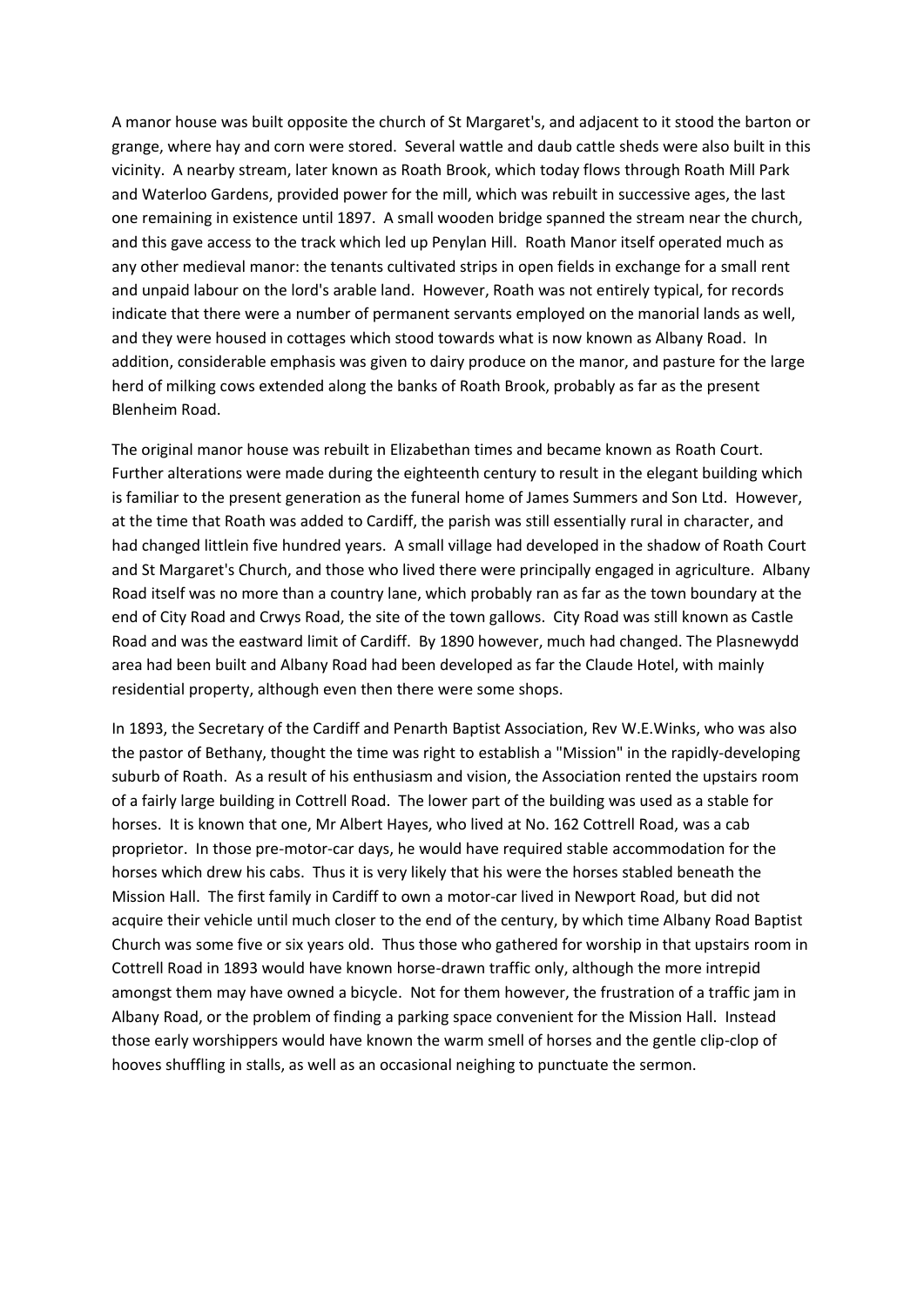The building itself now forms part of the "Cane & Pine Shop", which fronts on to Albany Road. However, in 1893, the upstairs room could accommodate about one hundred people, although there was a partition which was used to divide the room into two smaller rooms as required. A rostrum was placed at one end and a harmonium was installed. Access was by means of an internal staircase. When the building ceased to be used as a stable, it became a small warehouse, and one owner recalled that, when he took possession, he found the ground floor was cobbled with a centre gully running lengthwise. Thus the stalls would have been located on either side so it is likely that those who attended the services at the Cottrell Road Baptist Mission would have had to walk between the stalls to reach the staircase. Records note that cork matting was purchased for the stairs, although this was later replaced by oil-cloth, which was purchased for a sum of 14s.11½d.

The inaugural meeting of the Cottrell Road Baptist Mission was held on Thursday 20 July, 1893. It commenced with a prayer meeting at 2.00 p.m., and this was followed by a service at 3.00 p.m. The preacher was Rev W.E. Winks, and he took as his text "Except a man be born of water and of the Spirit, he cannot enter the Kingdom of Heaven" (John 3:5). It is difficult to think of a more apt theme for the start of a new Baptist cause. A Communion Service was held at its conclusion, followed by tea which was served at 5.30 p.m. About 100 sat down to the meal, and the names of the ladies who presided at the tables are carefully noted in the minutes. They included, amongst others, Mrs Knight, whose husband was the minister of Longcross Street Baptist Church, and Mrs Edwards, wife of the Principal of the Baptist College. A public meeting was held in the evening, and this was chaired by Alderman Thomas Rees, J.P., who was a well-known Baptist layman, and who was generous both to the Mission and then to the new church. A brief business meeting also took place to appoint an executive committee to organise the running of the Mission. Mr D.F.Thorne agreed to accept to role of Secretary.

The need to appoint a caretaker was also pressing. A charwoman had been engaged to clean the room thoroughly prior to the inaugural meeting, but a caretaker was required to prepare the room for the services. A sum of 3/- per week was agreed as the caretaker's wage, and Mr and Mrs John Jermine of 90 Cottrell Road duly took up the position. They became founder members of the church, and long after their caretaking days ended in June 1896, they remained in active membership. Mr Jermine went on to become a deacon, and later, in 1922, he was appointed as the first Elder of the church, an office he continued to hold until his death in 1939.

Sunday services at the Mission Hall commenced on 23 July 1893, and a Sunday School was formed in August. Rev George Muller of Bristol, who founded the Muller orphanages, donated Bibles and New Testaments for the children, although they were expected to buy their own hymn-books at a cost of 2d each. The minutes of the early days of the Mission reveal a very real vitality and enthusiasm. A series of special evangelistic meetings were held between 17 and 29 September, and handbills publicising the event were distributed in the neighbourhood. By the end of the year, the executive committee was receiving repeated requests to consider the formation of a fully fledged Baptist Church. An approach was made to the Association and subsequently, the Mission Committee received a letter: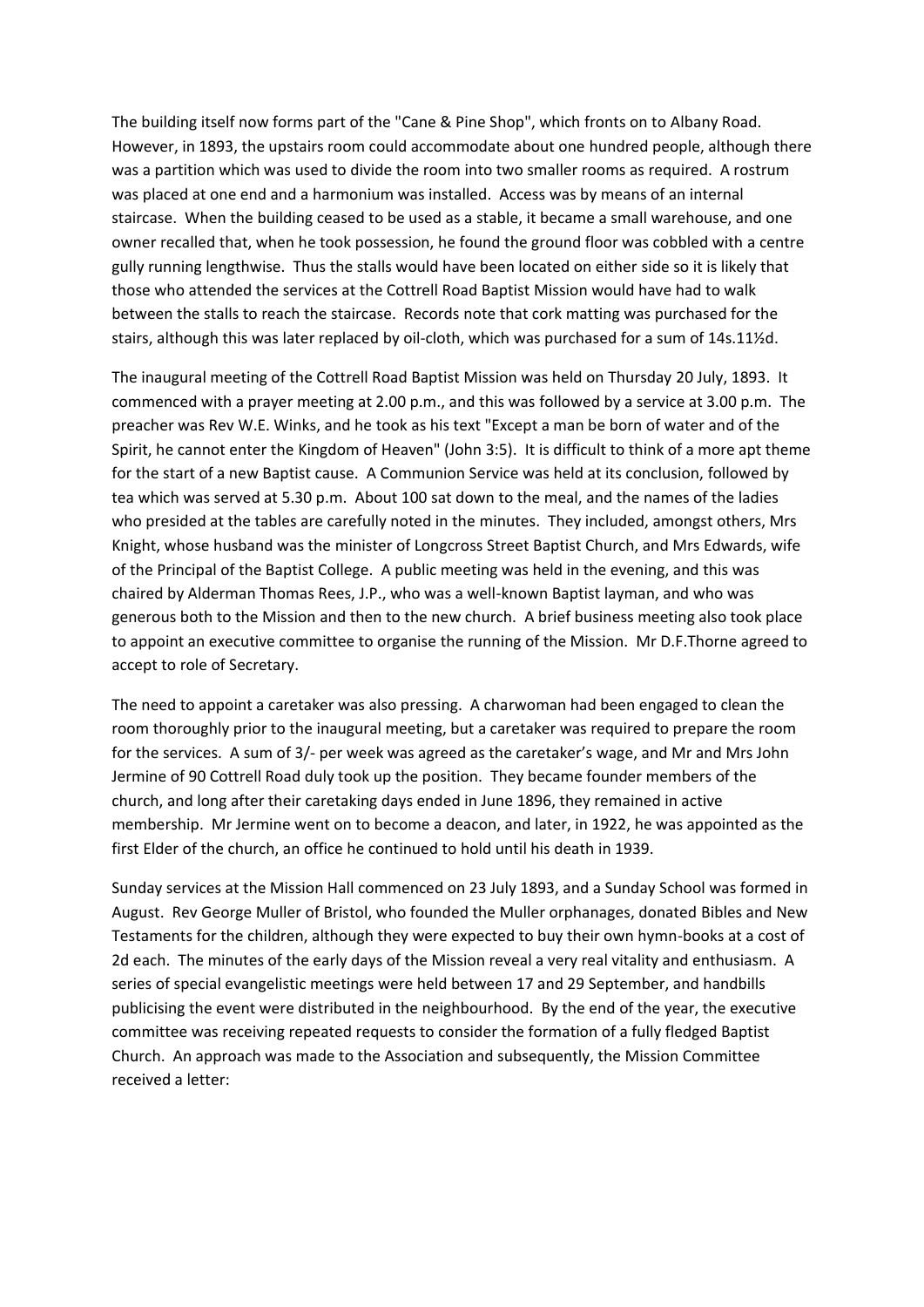"*Cardiff and Penarth Baptist Association Cardiff 22 March 1894*

#### *My Dear Sir*

*The following is a copy of the Resolution passed in our meeting held last night at Woodville Road Chapel.*

#### *Resolved:*

*that the Brethren and Sisters now meeting at Cottrell Road be formed into a Church, subject to the guidance, oversight and financial control of this Association, with power to receive and dismiss from membership and to administer the Ordinances.*

*Yours truly*

*(Signed) W.E. Winks*

*Mr D.F. Thorne*

*Hon. Sec. Cottrell Road Mission Hall*."

Albany Road Baptist Church came into being on Wednesday 23 May, 1894. A congregation of about fifty gathered in the afternoon to hear the Association President, Rev Caradoc Griffiths of Woodville Road, speak on the "The Nature of the Christian Church". Letters of transfer from various churches were read in respect of twenty-eight founder members: six from Splott Road (Mr J.H.Harries, Mr and Mrs John Jermine, Mr Thomas Jones and Mr and Mrs D.F.Thorne); five from Woodville Road (Mr and Mrs T.Abel, Mr Robert Hooper, Miss Mary Ann Hooper and Miss Emily Neale); five from Tabernacle, Penarth (Mr and Mrs Kuhike, Mr and Mrs G.H.Davies and Miss Bessie Bray); four from Longcross Street (Mr and Mrs J.G.Marsh and Mr and Mrs R.Davies); four from Bethany (Mr and Mrs L.J.M.Hollott, Mrs Lottie Lloyd and Mr Thomas Rees); two from Calvary, Treforest (Mr and Mrs W. Williams) and one each from Tredegarville (Mr Walter Waite) and Lake Road, Portsmouth (Mrs Jessie Rees, wife of Mr Thomas Rees).

They received the right hand of fellowship from Rev. Griffiths and then the first addition to the Church was received into membership, Mr Herbert Lloyd, who had been baptised at Woodville Road the previous Sunday. Mr Lloyd served the Church faithfully, eventually becoming a deacon, and later an Elder. Until his death during the 1950s, he was rarely absent from the prayer meeting held by the deacons on Sunday evenings prior to the service. His wife, Lottie, was also one of the founder members transferred from Woodville Road that day, and together they enjoyed a long and happy marriage, celebrating their diamond wedding just the day before Mrs Lloyd died in 1951. Fifty-seven of those sixty years were spent as active members of Albany Road Baptist Church, but at the time of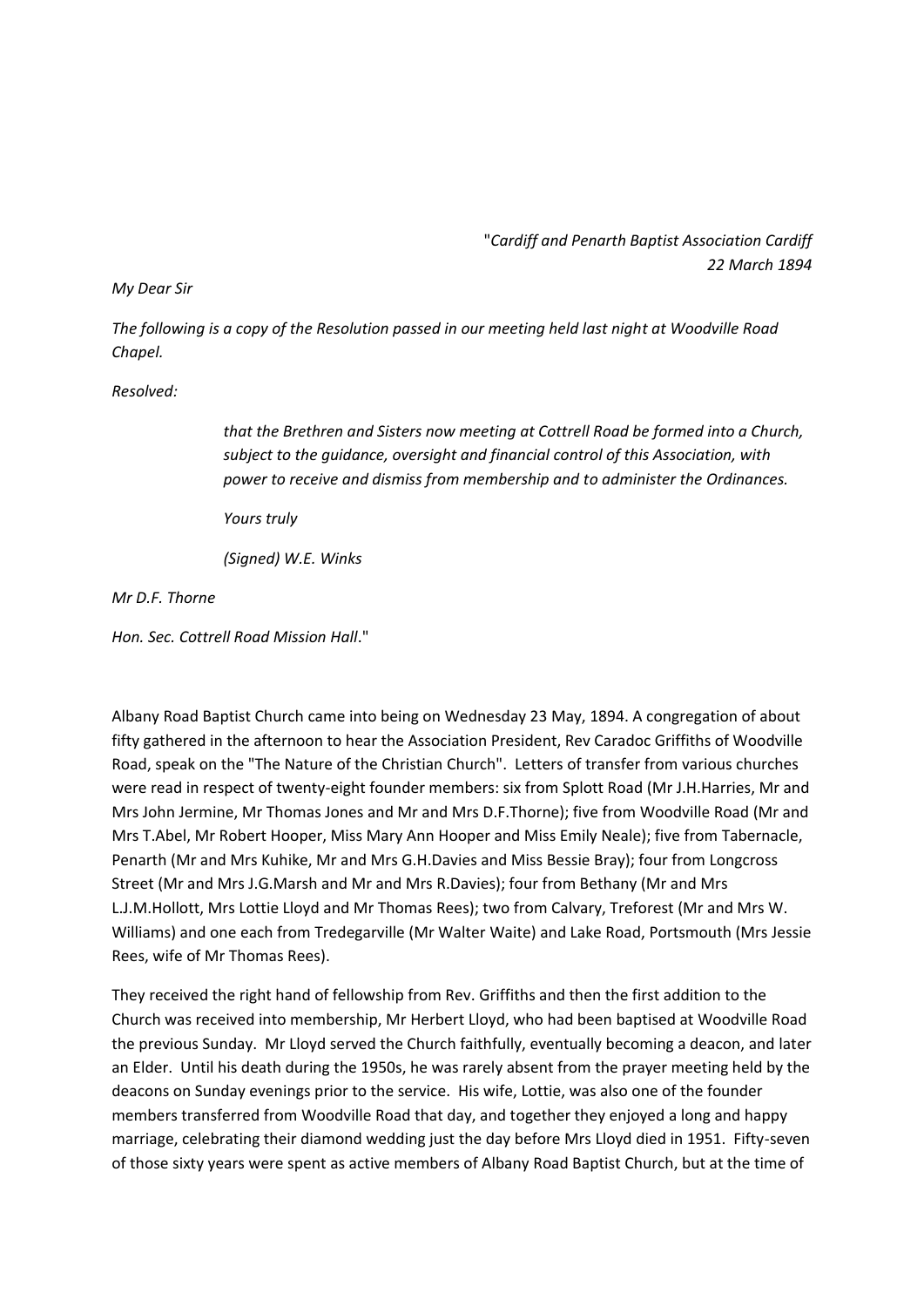the foundation of the church, they were a young married couple, keen and eager to serve the Lord in the new venture in Roath.

As well as receiving the founder members of the church, this first meeting was also the occasion to elect the first diaconate of Albany Road Baptist Church. Five deacons, together with a Secretary and Treasurer, met a week later when arrangements were made for the conduct of the services, the prayer meetings and the Communion services. A mid-week preaching service was held on Thursdays, and prayer meetings on Mondays and at 10.00 a.m. on Sundays. It was decided to have "Contribution Envelopes" and "to divide the membership of the Church into districts so the same may be equally allotted between the Deacons for visitation." It was also agreed that "all meetings of the Diaconate to finish by 10.00 p.m."

In those early days, there were two issues which engaged the attention of the Church. One was that of "Drink Traffic", when, after discussion, it was agreed that no person who held a licence for the sale of intoxicating drink, or who held shares in the licensed victualling trade, should be a member of the Church. The reader should bear in mind that the discussion and decision took place in the context of a society where the Temperance Movement was in its heyday.

The other question was rather more contentious, namely, whether to have "open" or "closed" communion. A special Church Meeting was held in October 1894 to consider the matter and reach a decision. The meeting was not very well attended, eighteen members only being present. Eventually, on the casting vote of the Chairman, Mr. Thomas Rees, it was decided that only baptised believers from other Baptist Churches could be invited to join the members around the Lord's Table.

The "First Anniversary Service of the Cottrell Road Baptist Mission Church" was held on Sunday 21 July, 1894, and handbills advertising it were distributed in the neighbourhood. This dating caused much confusion in later years, although it clearly related to the anniversary of the inauguration of the Mission rather than that of the Church. The notice included a special invitation to "parents whose children do not at present attend any Sunday School, or who have just settled in the neighbourhood, to send them to the Children's Service at 2.30 p.m. on Sunday afternoons." The Secretary preserved a copy of the handbill, noting in the margin that "these services were wellattended and the collection amounted to £2.16s.2d."

The congregation increased rapidly and even as early as September 1894, the Church asked the Association "to consider the advisability of taking steps to secure better accommodation". It was pointed out that congregations had increased and the accommodation was not satisfactory for Sunday School purposes. As an immediate response, the Association promised to supply additional seats and to alter the partition to improve the situation in the short term. Later in the year a Band of Hope was started, and book stall provided.

Among those who joined the Church during that first year was Mr. T.W.Chance from Erwood, Brecknockshire. He remained closely associated with the Church for most of the next sixty years. Following a few years' absence, when he held the pastorate of High Street Baptist Church, Merthyr Tydfil, he returned to Cardiff in 1908 to take up a post as Professor of Church History and Financial Secretary of the South Wales Baptist College, when he entered into membership once more. Subsequently, he became Principal of the College, but he continued to serve the Church as deacon and Elder, always ready to give wise guidance or to preach on Sundays when required. His prayers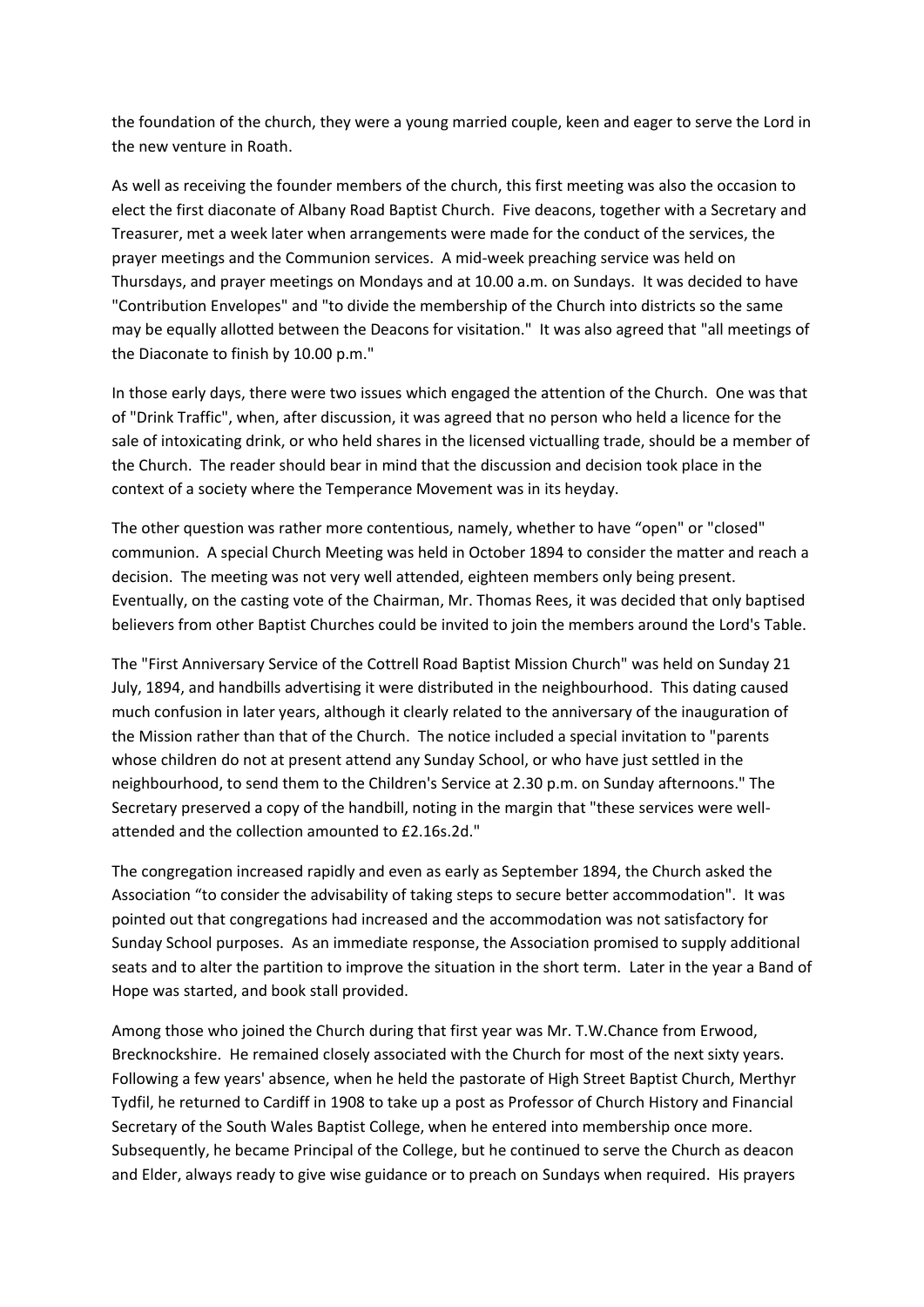at the mid-week prayer meeting were long remembered, with one member describing them as "lifting you to the very gates of heaven". Eventually, in 1953, ill-health forced him and his wife to return to Erwood to be cared for by a relative, until his death just before Christmas 1954. Surely Albany Road is privileged indeed to have had a man of the calibre of Principal Chance in membership for such a long period.

Early in 1895, the Association Committee co-opted three members of the Church to consider with them a suitable site for building a School-Chapel for the Church. By March of that year, they had decided "on the corner of a new road to be constructed from Albany Road near the junction of Penylan Road, across the Tredegar Estate in a north-easterly direction." This road was later to become known as Blenheim Road. Subsequently an instruction was given to Messrs. Habershon and Fawckner to prepare "a pencil sketch of the intended buildings" to include seating for 600 adults.

During the first six months of 1895, the membership increased to 53, but it was reported that "the Sunday morning prayer-meeting had been discontinued in consequence of non-attendance, and that other weeknight meetings had not been as well attended as might have been expected." However, a Tonic-Solfa Class was started on Tuesday evenings in the smaller of the two rooms, under the leadership of Mr Waite, to improve the singing. The Treasurer was able to report that the Church was self-supporting, paying the annual rental on the hall of £26 from its own funds, and thus it was no longer dependent upon the Association. Sadly, it was also reported to the deacons that cash was missing from the collection baskets, so they were replaced by collection boxes.

The Communion Plate and Chalice had been borrowed from Bethel Baptist Church, Pomeroy Street, and this loan was renewed each year until 1898, when the Church purchased its own at a cost of £3.6s.8d. At each Communion Service, an offering was taken for the "Poor Fund" and a box for further contributions was also made available at the mid-week meetings. It must be remembered that, in those days, there was no Welfare State, no unemployment benefit and no Health Service. Poverty was a very real problem and assistance came only from the Poor Law Guardians, or, as a last resort, the "Workhouse". The Church did what it could to alleviate some of the suffering in the neighbourhood by distributing money from the "Poor Fund" to needy cases known to it.

The framing of the Rules for the Church and the compilation of a List of Doctrines much exercised the members during 1895. On the whole, they found it easier to agree on the Rules than on the Articles of Faith. One rule which was strictly enforced for a number of years, but which subsequently faded from memory, was that any member who was absent from the Communion Service or from the ordinary services of the of the Church for three consecutive months, without reasonable cause, was considered to have withdrawn from the Fellowship. The Diaconate was left to define "reasonable cause". The Articles of Faith included statements on the "Trinity, Original Sin, Justification, the Ordinances of Believers' Baptism and the Lord's Supper, the Holy Scriptures, the Resurrection of the Dead and the Eternal Happiness of the Saved and the Eternal Misery of all who die impenitent."

The plans for the new School-Chapel were submitted for consideration at the end of August 1895. They were then returned to the architect with a request for various modifications to be incorporated, including no side galleries, a moveable screen between the Infants Classroom and the main hall, the provision of a heating chamber and a boiler and wash-house, as well as the inclusion of a baptistery. The modifications were made and by the beginning of 1896, the plans were well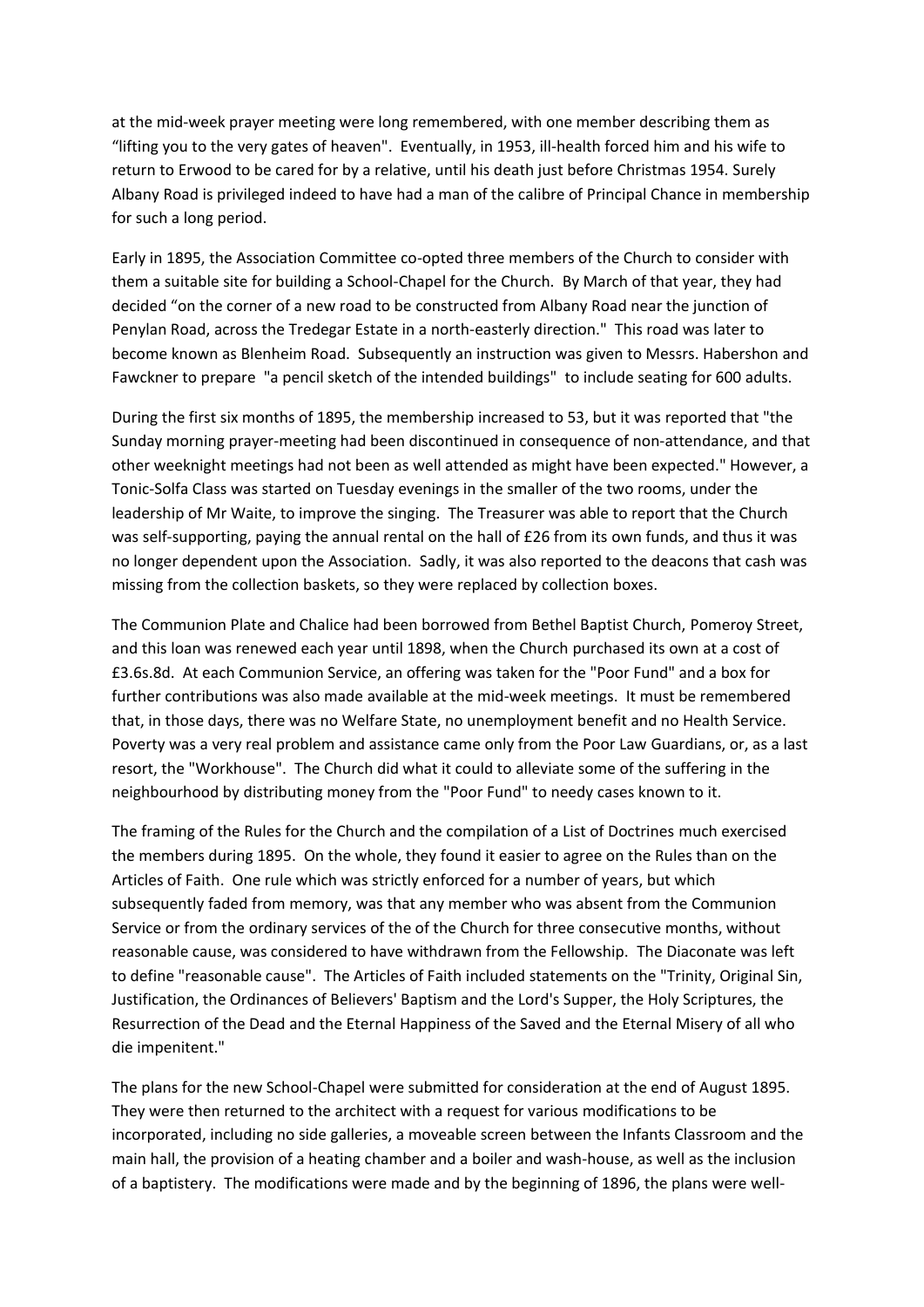advanced. The total cost of building the School-Chapel amounted to £2400, an initial £800 being the responsibility of the Association with the assistance of the Church. The balance of £1600 was obtained by arranging a mortgage with interest charged at a rate of 4%. The plans were eventually approved in the autumn and it was agreed that building would commence when £400 had been raised.

For the greater part of 1896, the Church Meetings were pre-occupied with the framing of the Trust Deed for the new building. It was a long and complex business and caused several heated discussions. A resolution that the Trust Deed should not include a stereo-typed creed but only a general statement as would ensure that the building would be "secure for the Baptist Denomination" was defeated in favour of a detailed Trust Deed "similar to that adopted by Longcross Street Baptist Church." This decision led to a disagreement with the Association, which wanted a Trust Deed more in line with wishes of a minority of the Church members. The Church insisted upon its own way and was even prepared to break with the Association and assume all liability for the new building. Eventually, the Association withdrew its objection and by the end of 1896, the Secretary reported that the Doctrinal Clause had been included in the Trust Deed.

Thus membership of the Church was limited to those "who had professed their faith by being immersed in water", whilst "all Church Rules framed in the future would be subject to the Trust Deed." Also, if the Church were to be disbanded, then the property and all assets must be conveyed to the Society called the "Particular Baptists" . At the beginning of the nineteenth century, the Baptist Denomination consisted of General and Particular Baptists, the former being Arminian and the latter, high Calvinistic in theological outlook. The Baptist Union was founded in 1813 and it proved to be a meeting ground for both denominations in the ensuing period when high Calvinism declined, and when the views of General and Particular Baptists on predestination ceased to diverge so sharply. Also the question of an open communion which welcomed all believers to the communion Service, or a closed one, which was restricted to those who had been baptised by immersion, was no longer regarded as an obstacle to unity. Open Communion steadily gained favour amongst the Particular Baptists, although a minority dissented and formed a sect known as Strict and Particular Baptists. In 1891 though, the General and Particular Baptists united in one organisation.

Something of the two schools of thought however, seems to have lingered on and coloured some of the discussions relating to the Trust Deed. Originally, the Church had decided upon a "Closed Communion", but four years later, it was decided "that at each Communion Service an invitation be given to baptised believers who are members of Christian Churches to remain. " The insistence upon Baptist Churches was dropped and no definition was given as to what constituted "baptism". Gradually, over the years, the fact that the Church had adhered to the Particular Baptists was forgotten.

Despite the apparent pre-occupation with the Trust Deed in 1896, the real work of the Church was not overshadowed. Baptisms took place in Woodville Road Baptist Church and the Sunday School steadily increased in numbers. The ladies formed a "Dorcas Society" which met to make garments for distribution to the poor in the winter months. Years later, the name "Dorcas" was forgotten but the ladies still met and worked to produce a variety of hand-sewn items which were sold at the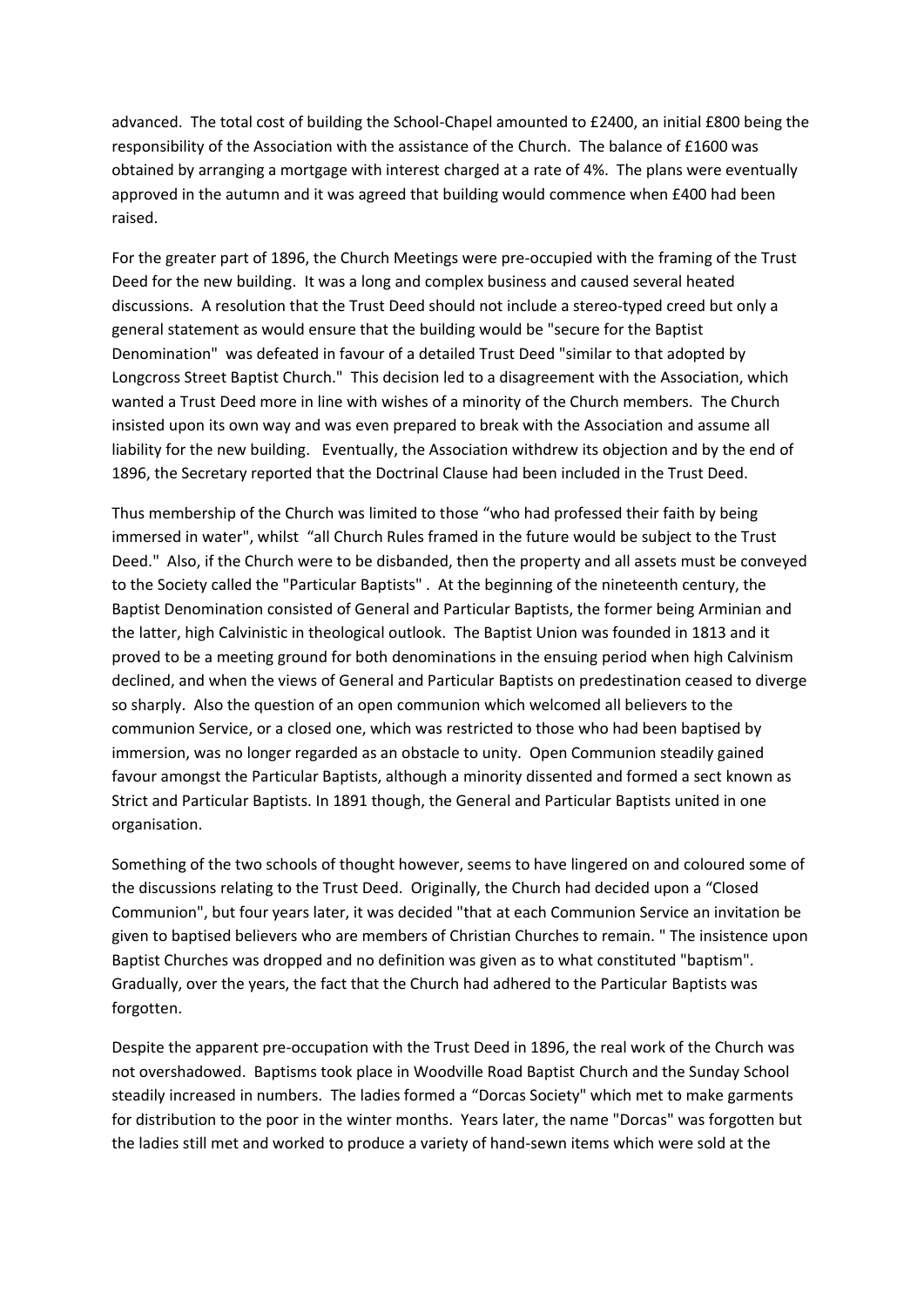Annual Zenana Mission Sale of Work for the Baptist Missionary Society. The needs of the Young People were not overlooked either, and a Christian Endeavour Society was formed.

Sunday services had been led by visiting ministers, who were paid fees which varied from £1.10s.0d to £2.10s.0d. Students from the Baptist College also led worship and they were paid 5/- per service, although there was a proviso that the Church would pay  $E1$  if "the best preachers in the College were sent." By the end of 1896 though, the Church felt that the time had come to "proceed to appoint a Pastor". This must have been an occasion for rejoicing amongst the founder members and other worshippers in Cottrell Road, although, in the event, three years passed before the wish was realised. Nonetheless, the fact that the desire was present as early as 1896 must have been seen as evidence that the Lord had been blessing the work of the Mission and adding to its numbers. One item from the minutes of 1896 has a curiously modern ring to it though - "the Chairman requested members to sit in the front seats and assist singing on Sundays. "No such request was necessary though in February 1897, when the Mission Hall was packed out to hear an American ex-slave choir in concert.

Meanwhile, the Building Fund was steadily growing and the time was approaching when the actual building work could start. It was reported at the beginning of July 1897 that a sum of £415 had been raised and so the work was put in hand, and the foundation stones were laid on 22 September 1897 by Alfred Thomas M.P., later to become Lord Pontypridd, and by Mr. J.G. Marsh, the Sunday School Superintendent. The site was well-chosen and the planners had the foresight to leave vacant the front part facing Albany Road, so that, in the future, the Church building proper could be erected on it.

The Ordnance Survey map of 1895 shows a cottage standing on the vacant land. When the Church acquired the site, it became the landlord of that cottage, which was in a very dilapidated condition. Therefore, it was considered that the tenancy should be terminated and the cottage demolished, so notice to vacate the premises within seven days was served upon the tenant, a Mr Meredith. The deacons received a letter from Mrs Meredith, asking that they be allowed to remain for another few weeks "until her husband obtained work, as he had been discharged by his employers in consequence of his having received notice to quit the cottage."

Evidently the acquisition of the site by the Church was less than auspicious for the Meredith family. On learning of their plight, the deacons agreed to let the notice remain in abeyance "until the tenant could get a house to suit him." Subsequently, the Merediths obtained accommodation in Cottrell Road and the cottage was finally demolished in May 1898, the debris being used to raise the level of the ground outside the Infants Classroom, now the Church Lounge.

This rather amazing incident affords pertinent comment on the attitudes which were accepted in those days. On the one hand, the diaconate apparently had no qualms about making a family homeless, whilst on the other, they considered themselves to be showing true Christian magnanimity in suggesting that they employ "some who are at present out of work" to undertake the demolition at a cost of not more than £2.2s.0d. It is to be hoped that the reduced circumstances of the hapless Mr Meredith did not compel him to become a member of the demolition squad.

The only houses in Albany Road listed in the Cardiff Directory for 1897 are four thatched cottages, which were located at intervals along the road between Roath Court and the site of the present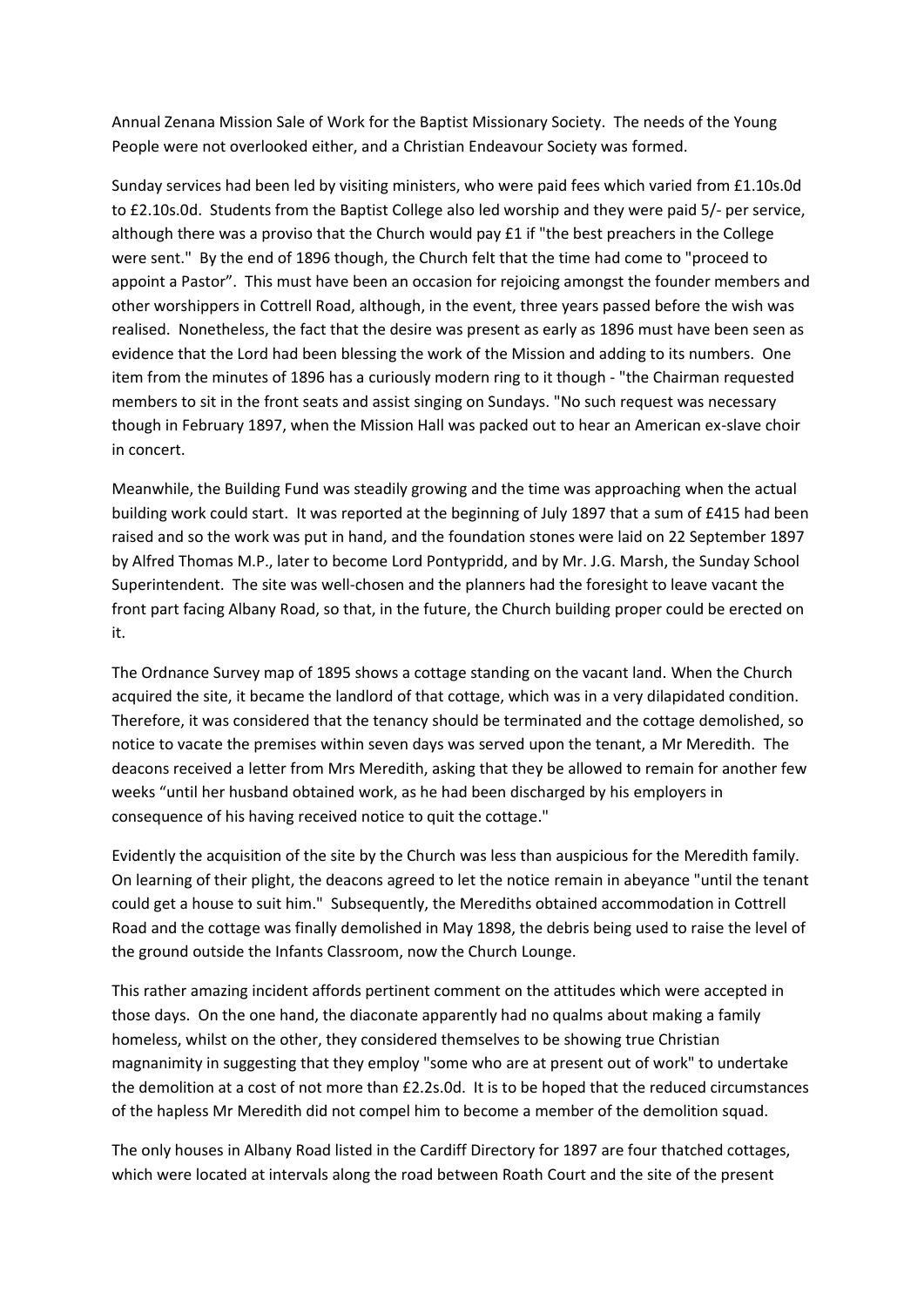Roath Clinic. One was the Roath Village School where pupils paid 1d per week for the privilege of attending. Board Schools were introduced under the Education Act of 1870 and the Albany Road Schools were built in 1887. Thus the majority of the scholars attending the Cottrell Road Baptist Mission Sunday School almost certainly would have received their elementary education in Albany Road School. However, early in 1897, the Cardiff School Board rented the Mission Hall from the Church for £1 per week for use as a Day School. It was noted that no desks were required since the boys would be doing "slate work".

By the close of 1897, the membership of the Church had increased to 77. For four years, the members had worshipped in a room above a stable, first as a Mission and then for three years as a Baptist Church. As they welcomed in the New Year of 1898, the members knew that in a few months' time, they would be worshipping in their own School-Chapel, with the facilities to work more fully for the Kingdom.



Cottage in Albany Road in 1883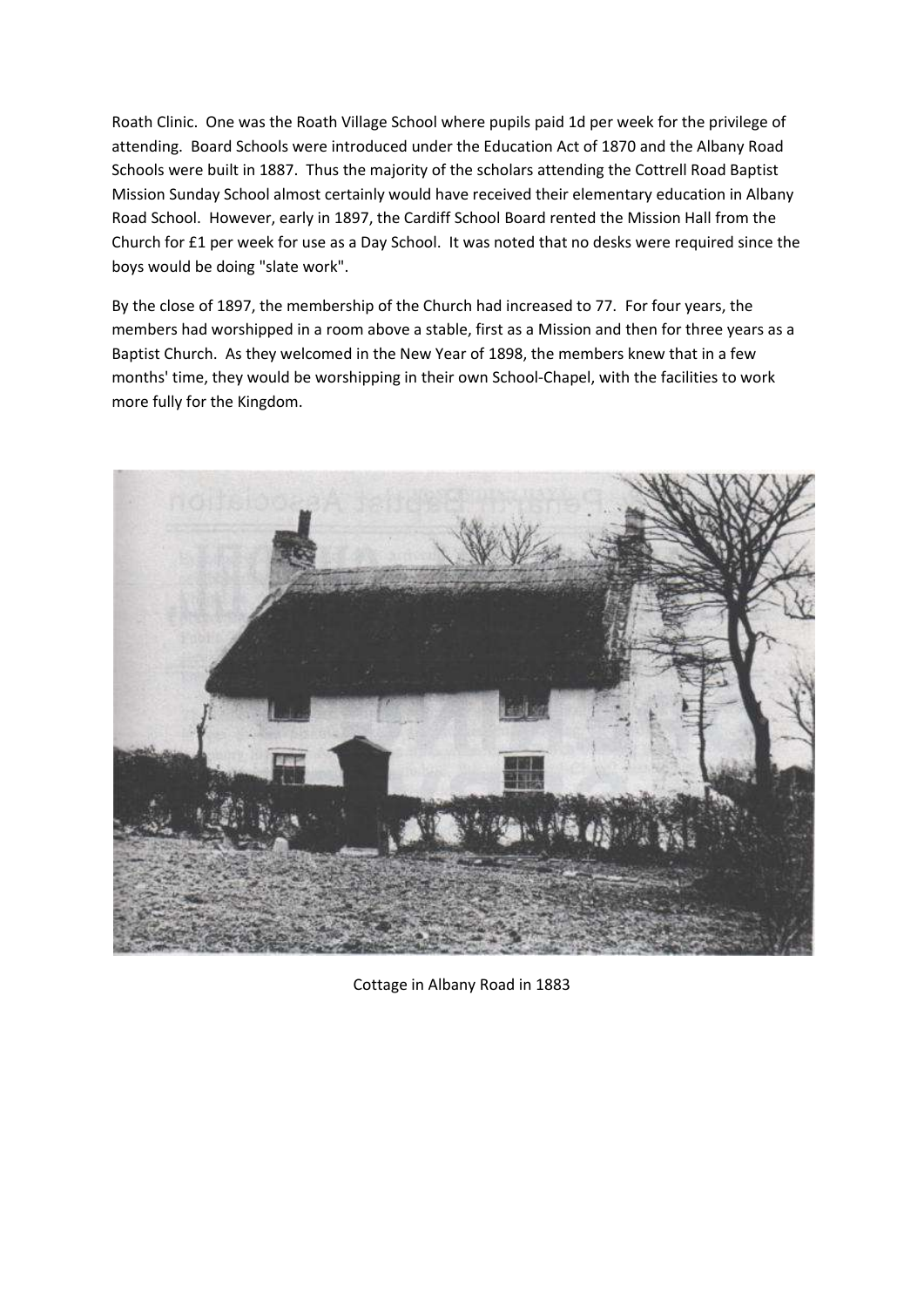## **CHAPTER 2**

### **EDWARDIAN DAYS**

Eventually the great day arrived. Handbills were distributed around the neighbourhood to advertise that on Wednesday 2 March, 1898, the "New School-Chapel in Albany Road" would hold opening services. They commenced with a prayer meeting at 11.00 a.m., followed by a preaching service at 3.00 p.m. and a Public Tea at 5.00 p.m., for which a charge of 1/- was made. A second preaching service was held at 7.00 p.m. and the guest preacher for the day was the well-known Rev.D.J. Hiley of Bristol.

The building had been designed primarily as a School. Right from the outset, when it was at the planning stage, and subsequently during its actual building, the members looked forward to the time when their Church building proper would be erected on the vacant site. Meanwhile, the new School-Chapel was to serve a dual purpose, which was reflected in its title.

The building had two entrances in Blenheim Road, clearly marked "Boys' Entrance" and "Girls' Entrance". Evidently mixed classes were not known in these late Victorian days. The "Boys' Entrance" led into a small vestibule with a staircase, which gave access to three classrooms upstairs and also to the Gallery. One of the upstairs rooms was used for mid-week meetings, a practice which continued well into the 1960s and another became the Sewing room, where the ladies met for work. The Gallery was reserved for the Choir, and a small pedal organ was installed there. The Choir was formed in April 1898 with a Choir Committee consisting of the Conductor, the Organist and "three members of the Church not being members of the Choir." This was a wise move, designed to ensure that the choral contribution to the worship actually served the needs of the congregation. The Organist was a certain Mr W.J.Budding, who, along with his family, had recently transferred from Splott Road. A donation of £2. 10s.0d by another member allowed for the purchase of hymnbooks "for the use of visitors". Members were expected to buy their own "to avoid unnecessary expenditure" .

The main hall extended the length of the building, although it was possible to screen off the section under the Gallery by means of a moveable, half-glazed partition. On the left-hand side of the hall were five classrooms, and a small kitchen to the right of the dais. Another two classrooms were situated on the small corridor, which led from the "Girls' Entrance". The dais with the baptistery underneath stood at the opposite end of the hall from the entrances. It was enclosed with a rail and the preaching desk stood in the centre. On the right-hand side of the dais, a door led to the Infants' Classroom. This room was tiered originally, similar to a lecture room, and until the room was altered in 1987 to become the present Church Lounge, the tier marks were still clearly visible on one wall.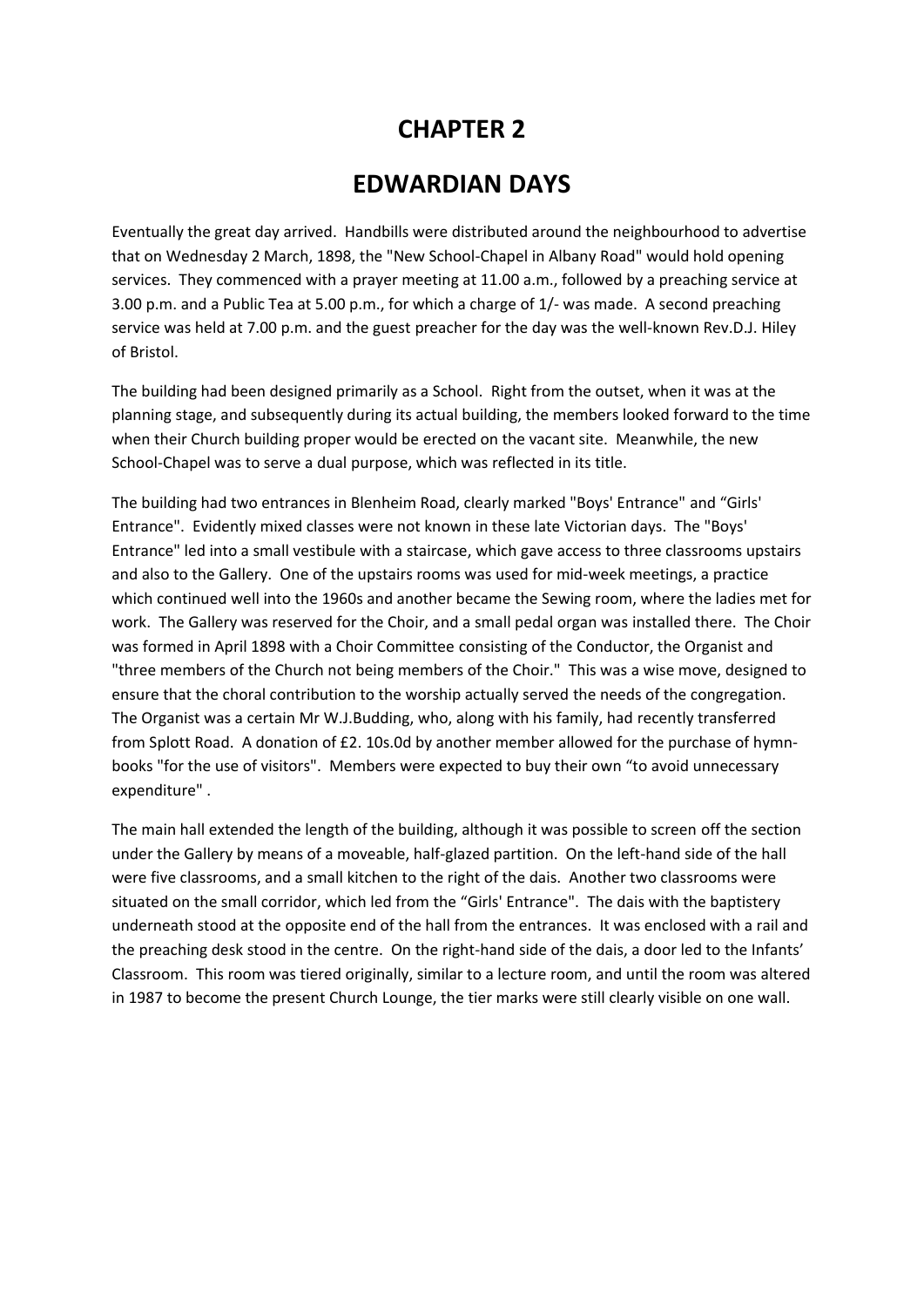

Handbill of Opening of School Chapel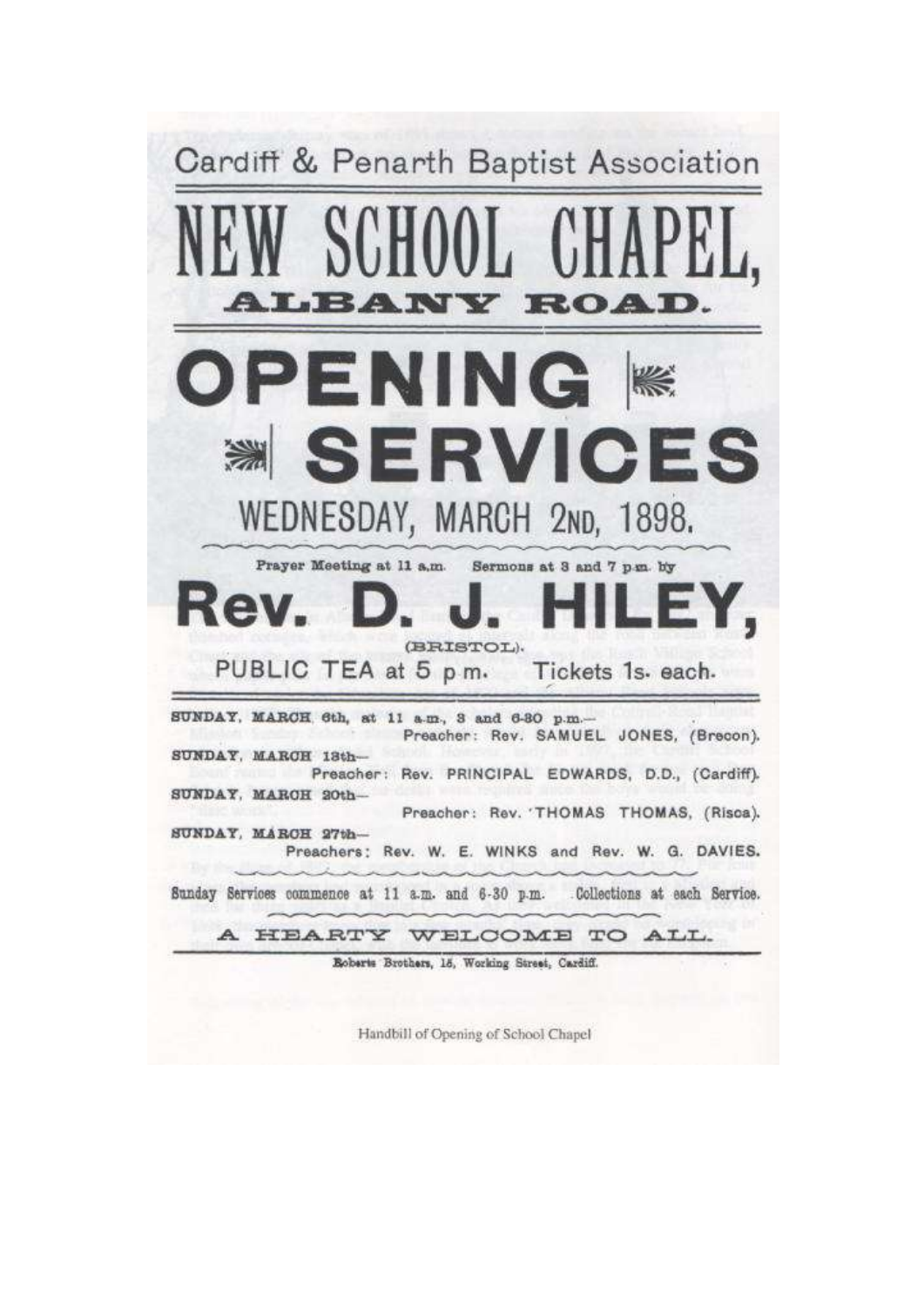By present-day standards, the building was not well equipped with toilets, although their provision must have been considered adequate when the plans were drawn. There was one outside for Men, adjacent to the Infants' Classroom, whilst the Ladies' room was situated off the Infants' Classroom. The needs of the female membership were given further consideration when "a brush and comb for the Ladies' Lavatory was purchased at a cost of 3s.8d." Clearly this was an age with different standards of hygiene.

The building brought delight to the members. Mr Thomas Jones was appointed as caretaker on a part-time basis at a remuneration of £9.12s.0d per annum, but this was soon increased to £26.0s.0d to cover the additional hours required. However, these early days were not without their share of problems, some of which have a modern currency. Vandalism, for instance, surfaced soon after the opening and handbills were printed offering a reward of £1 for information leading to the conviction of anyone found wilfully damaging the premises. In 1899 that reward was paid: whether or not criminal proceedings were brought against the miscreant is unknown, although it seems unlikely, given that a certain boy's parents are mentioned as having paid a sum of ten shillings to replace a broken window. Later the Secretary was asked to write to the Head Constable calling his attention to the "annoyance caused by boys outside our place during weeknight services."

The Church Minutes reveal little of the impact of the opening of the School-Chapel on the surrounding district. It should be remembered though that this was the period when the immediate neighbourhood was being developed itself. Marlborough Road School was built and opened in 1899 to serve the needs of the growing community, which was settling in the new property being built on the Tredegar Estate. The opening of Albany Road Baptist School-Chapel was part and parcel of this local development. Nevertheless, within three months of the opening, the membership had increased from 77 to 110. Indeed, numbers had been steadily increasing during the previous two years. Baptismal services had taken place, but these had been held at Woodville Road. Once the School-Chapel had opened however, baptisms took place in the Church's own baptistery, and what a joy it must have been on 18 September 1898 to witness seven young people from the Sunday School making their confession of faith in those waters.

As well as such high points, there were also losses. Names were erased from the Church Roll for non-attendance, and the deacons were zealous in visiting members who had become indifferent. The church Rule regarding attendance at the Sunday services and at the Communion Service was rigorously applied: three consecutive absences resulted in visitation by the deacons, and if a valid reason was not offered, erasure was the inevitable consequence. Communion cards were used to record attendance, a practice which continued in operation until after the Second World War. However, the minutes also indicate that a number of people were received into membership by "restoration". This followed visitation by two church members, who had to report to the Church Meeting. Transfers of membership, both in and out of Albany Road, were frequent occurrences, sometimes people staying but a few months before moving on to another part of town, or away from Cardiff altogether. Many were single young women, and probably they were engaged as maids in the larger households of Roath Park and Penylan, as those areas developed.

In the autumn of 1898, attention once more was given to the question of appointing a Pastor. The deacons undertook a visitation of the whole membership with the object of raising £100 to establish a pastorate fund. Special envelopes were produced so that the members could make their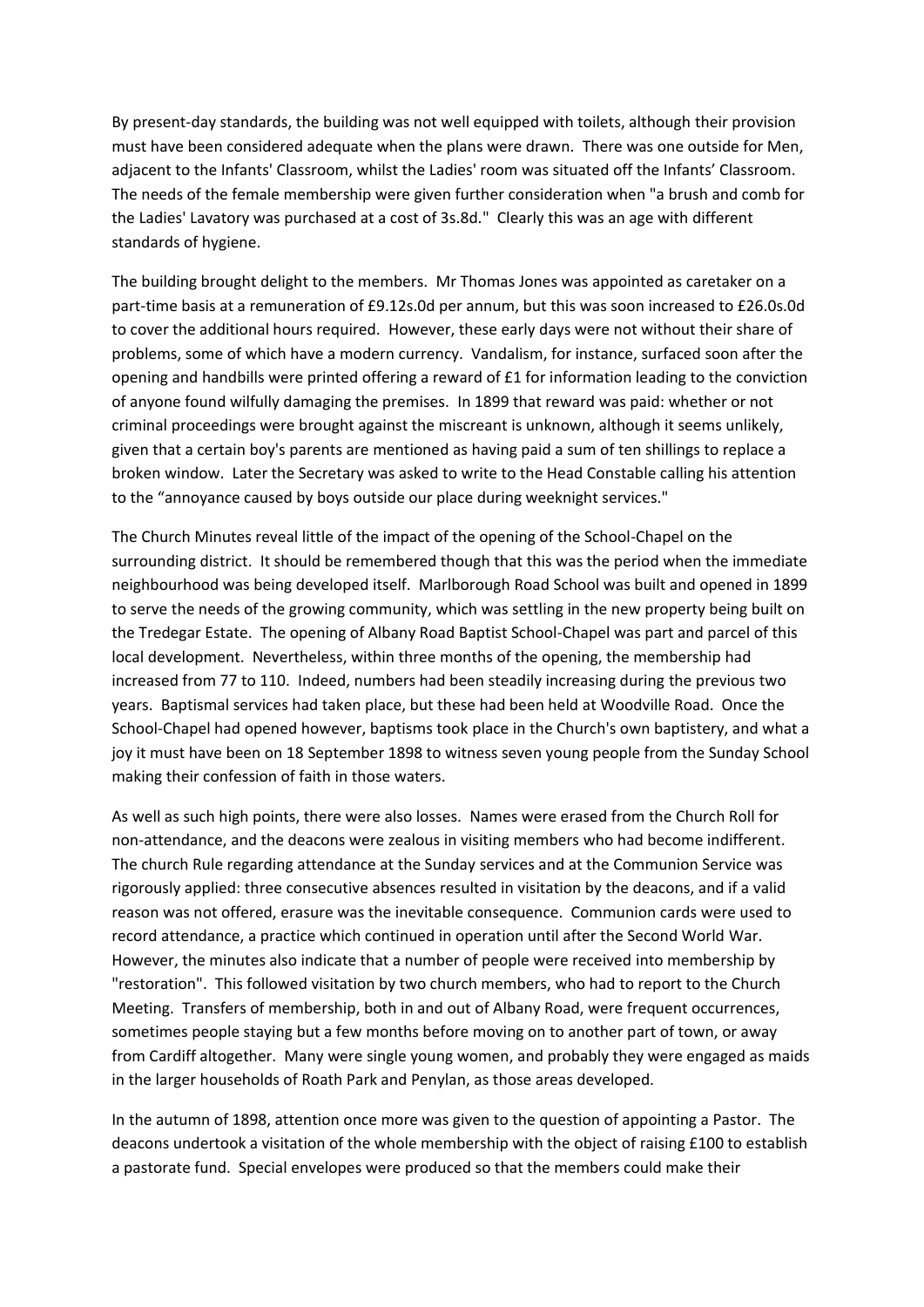additional contributions for this fund. In January 1899, a special meeting was held to determine the stipend which should be offered to a prospective minister. The outcome of that meeting was that the maximum should be £156 per annum with no manse. This was a generous sum in view of the fact that the average wage was about £2 per week.



The Church was ready to give a call by this time, but first a fortnight of special prayer meetings took place prior to making the final decision. Five names were brought to the Church for consideration, out of which Rev W.Howell Williams of Nantwich was chosen. The call was then given to Rev. Williams, and a deputation of three deacons travelled to Shrewsbury to meet him on 4 February 1899 to discuss the terms of the appointment. They travelled by train and their combined return fares amounted to £2.17s.2d. It proved to be a profitable journey for the invitation to become Albany Road's first Pastor was accepted, and the Church was duly informed that "his belief is strictly in accordance with the Trust Deed and Rules of the Church." It was agreed that Rev Howell Williams should commence his ministry on 3 April 1899, that his stipend would be £132 per annum, payable monthly, and that he would receive 20 days holiday a year, but including only two Sundays. This was increased to three Sundays the following year, but the Pastor's salary was not reviewed until 1905, when it was increased to £145.

Copies of the correspondence between Mr Thorne, the Church Secretary and Rev Howell Williams are preserved in the Minute Book. As well as setting out the terms of the appointment, the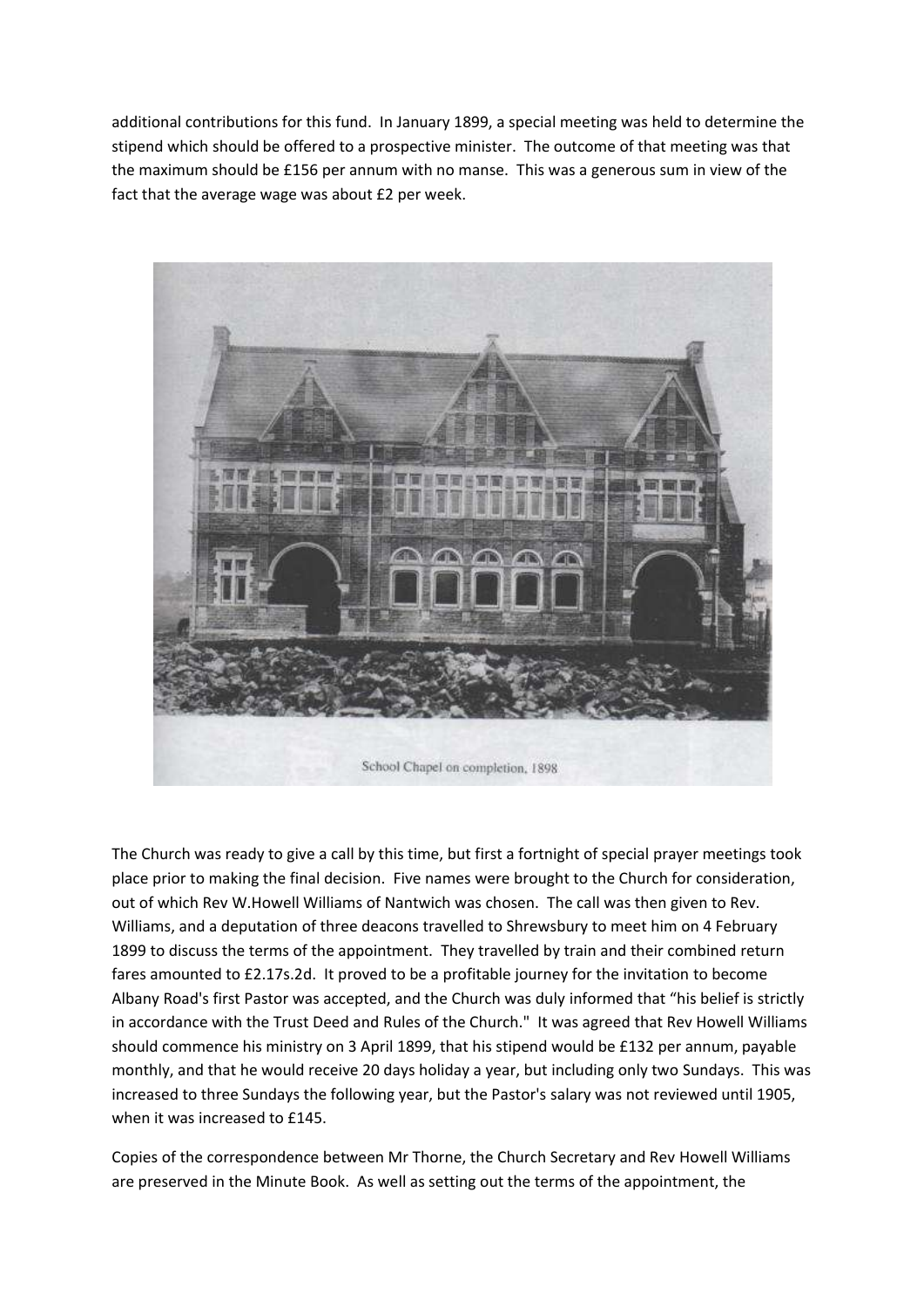Secretary asked for guidance as to the format of the Recognition Service since he had "not had any experience in meetings of this kind and would be thankful to receive suggestions as to how matters should be arranged." The requested advice was carefully detailed in Howell Williams' response, which was sent by return of post. It was agreed that prior to commencing his pastorate, Mr Williams would preach on Sunday 12 March, and conduct a baptismal service on that occasion, for which event he was asked "to bring his dress with him." Four candidates were baptised, including Robert Hollyman, who went on to become a deacon and greatly respected Elder of the Church.

The date for the Induction and Recognition Tea was set for Wednesday 10 May 1899. Careful preparations were made in the weeks leading up to it. New tables and trestles were purchased at a cost of £4.7s.0d and additional table-cloths for 8/-. On the day, over 400 attended the Recognition Tea. Also concern was expressed that there was a deficit of £32 on the current account and members were urged to make special additional contributions on or before Sunday 2 April, so as to clear this debt in time for the commencement of Howell Williams' ministry. The deacons met in the week-night meeting room to receive the donations, which amounted to £26.18s.0d, and then a further contribution of £9.10s.6d was pledged by one of the deacons to be paid by 7 May, in time for the Recognition Service. The Church also prepared for the coming pastorate by holding a week of special prayer meetings from 17 - 20 April.

Howell Williams made an immediate impact on the neighbourhood. Congregations increased and requests to transfer membership to Albany Road were numerous. By the end of the year, over 30 such requests had been processed, including those of Mrs Elizabeth Dennison and Mrs Catherine Dennison from Tredegarville, Mr and Mrs H.A.Hopson from Grangetown, and Mr and Mrs William Dennison from Longcross Street, names by no means unfamiliar to succeeding generations at Albany Road, including the present one. During the first year of his ministry at Albany Road, Howell Williams baptised seventeen people, and the Church continued to grow in the following years as well. By the close of his ministry in 1910, the membership had increased to 270 from the 110 on the roll at the outset. Howell Williams was a gifted preacher and was much in demand as a guest preacher at anniversary services in and around Cardiff. His sermons were well-known and some were published in book form, although, unfortunately, no copy has survived.

Although the Church increased numerically during those years, there were mounting financial problems. Apart from the additional demands made upon the resources by the pastorate, the Church was still faced with the task of paying off the mortgage on the School-Chapel. One of the schemes advanced to raise funds to reduce the debt was that "the Lady-members of the Church be kindly asked to endeavour to arrange for making articles for sale." This suggestion was taken up with some enthusiasm and a very successful Sale of Work was held at the beginning of April 1900, realising £53.16s.3d.

A circular letter had been received from the Association informing the churches that the Association was in debt to the tune of £560 "arising from the erection of the new chapel at Albany Road." The letter went on to request that each church should bear a proportion of that debt, the proportion to be based on the membership of the Church. The sum requested from Albany Road was £27, and it was agreed that it be paid from the proceeds of the Sale of Work "on the strict understanding that no further claim will be made in respect of the Albany Road premises." When the Association made a further appeal in August 1902, the Secretary was instructed to reply that neither the Church nor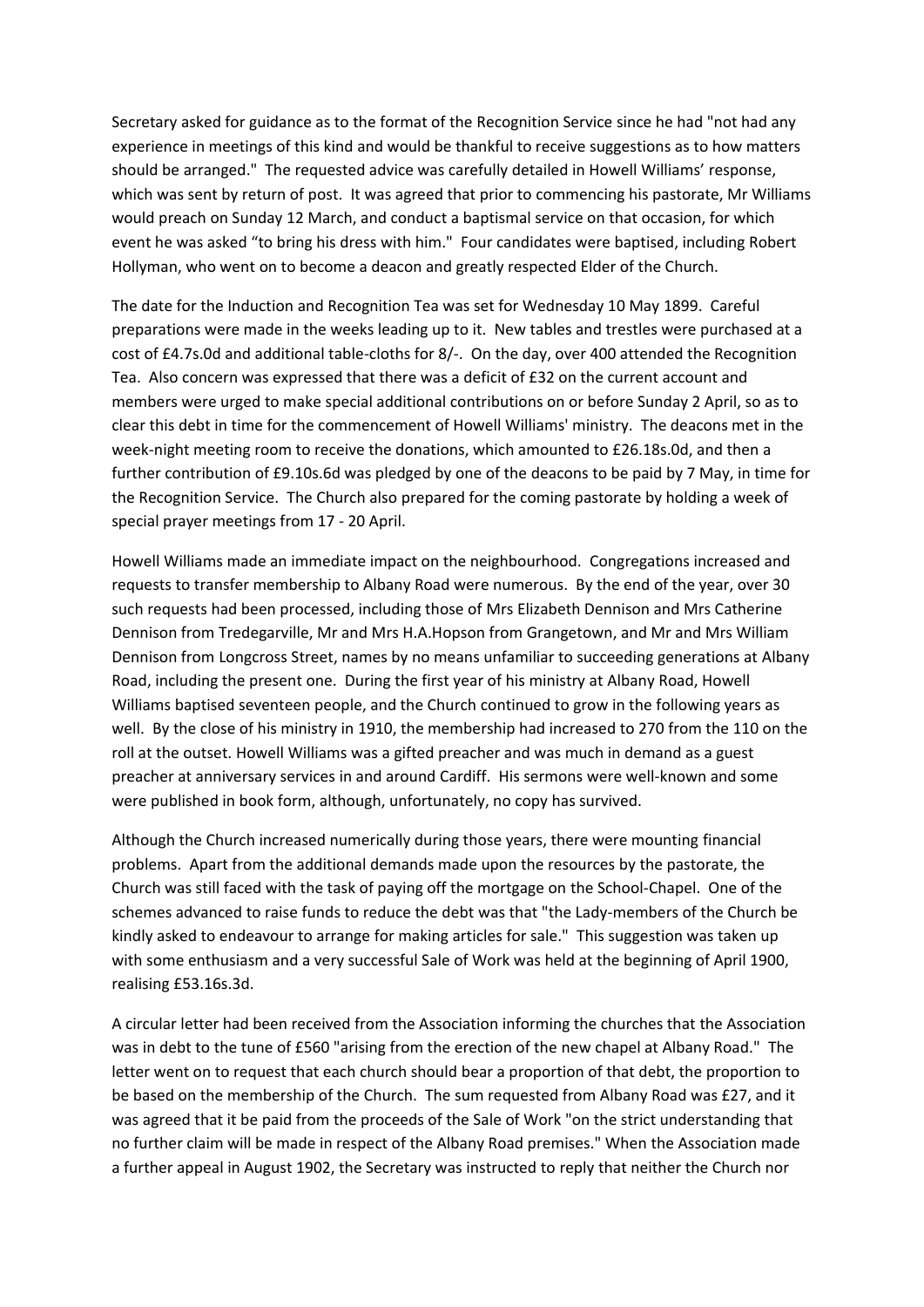individual members would be able to send a contribution, since they had met their obligation fully at the time of the previous appeal.



The deacons were greatly exercised by the whole question of Church Finances during first decade of the twentieth century. It was an age when real wages were falling and many people had to live and raise a family on an income of less than twenty-five shillings a week. Some members simply did not have the money to give and all too frequently there was a deficit on the current account. A Finance Committee was established to consider how the problem might be tackled, and a special financial appeal was launched with the membership being urged to make additional contributions. Special envelopes were produced which could be used weekly, monthly, quarterly or annually, as the individual wished. The result was an additional 15s10d a week, bringing the average weekly offering to £5.7s.2d, which was barely enough to meet the expenditure.

Even though some members lacked the resources to give much, considerable concern was expressed at the number of members who contributed very irregularly, and some who gave nothing at all. Various schemes were tried to overcome the difficulty and to awaken the membership to its financial responsibilities but a crisis was reached in July 1903 and a special Church Meeting was held one Sunday evening after the service. The Treasurer pointed out that a sum of £10 was required immediately in order for the Church to meet its obligations which would become due at the end of the month, and that unless the members contributions improved, a similar situation would occur in September. It was an occasion for plain speaking, and the meeting was told the reason for the present situation was because about 66 members either never gave anything, or contributed very irregularly. Those present were urged to increase their giving by 3d a week, if at all possible, and they were "earnestly requested to give in the spirit of sacrifice, in the same spirit of the Master.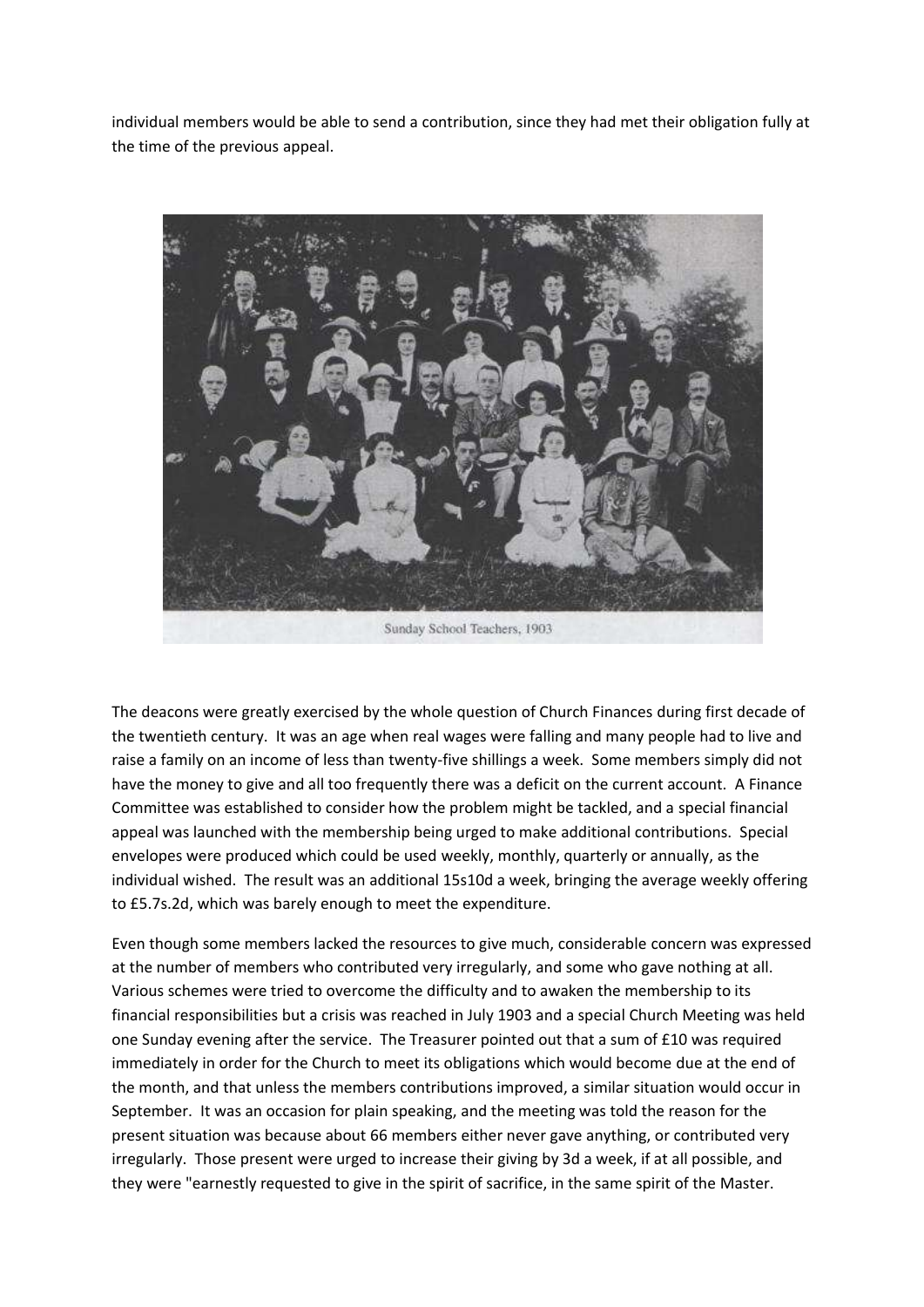Trusting that the result would be a closer bond of fellowship, emanating from the Spirit of God, continuing in the same, our Church would be awakened to the sense of its spiritual and temporal needs." There was a little improvement as a result of this meeting, but many still failed to give on a regular basis, and an offer to install electric lighting in the Chapel was refused because the Church had insufficient funds available.

The burden of debt in respect of the outstanding mortgage continued to press throughout this period. Notice was given that an attempt to pay off £100 by the beginning of 1902 would be made, and that the Pastor and Treasurer would attend on Christmas Day to receive contributions. A "Penny-a-Week Fund" was established in November 1902 to raise a "substantial sum toward the Building Fund" and by 1906 £122.3s.5d had been collected by this means. Further Sales of Work were held in 1903 and 1906, which raised £110.2s.3d and £228.9s.9d respectively. The latter was a particularly grand affair, spread over two days and included such stalls as plain sewing, fancy sewing, dolls, sweets, flowers, provisions, variety, gentlemen, polish and a bran tub, as well as an evening concert. What was sold on the gentlemen's stall is unclear, but it attracted £12.10.6d in donations alone. Little by little the mortgage was reduced and then in 1905, the Church received an interestfree loan of £300 from the Baptist Building Fund, which eased the situation to some extent.

Despite the parlous state of the Church's finances during the first decade of the twentieth century, growth was apparent within the fellowship. Baptisms were held regularly, sometimes stretching over two services to cope with the number of candidates. Additional baptismal gowns were bought in April 1901 at a cost of £1.4s.0d each, whilst in January 1902, the deacons were authorised "to purchase a further six baptismal dresses, towels and shawl." Mindful of the need for modesty, the Secretary was instructed "to provide lead for the dresses of female candidates." Whilst much of this growth was the result of Howell Williams' faithful ministry and challenging preaching, it must be remembered that in the latter part of 1904 and early in 1905, the famous "Welsh Revival" led by Evan Roberts occurred. Whether or not there was a direct impact upon the Church by the Revival is uncertain, but in December 1904, the pastor received requests for baptism from 12 candidates, followed by another 25 in January 1905.

Although not on the scale of the first Pentecost, the numbers presented the Church with both pastoral and logistical problems. On the pastoral side, many of the candidates were very young, and so the pastor felt it necessary to seek parental consent before proceeding with their baptisms. He was also conscious of the responsibility borne by the Church in respect of these young people, and he arranged a "nurture group" for them. Also it was reported that those appointed to visit the candidates for church membership found it impossible to cope with the large numbers and so additional visitors were commissioned. They formed what would be recognised today as a pastoral care committee. The existence of this group certainly proved fortuitous during the latter part of Howell Williams' ministry, as will be seen below.

On the logistical side, even with the additional baptismal gowns which had been purchased in recent months, there were insufficient to go round, and so neighbouring churches were approached to loan their stock together with several baths. The latter were used by the candidates in order to drain off the water immediately after their baptism, and later the wet gowns were collected in the same baths and taken off to be laundered. With these practical problems overcome, when the baptismal day arrived, half the candidates were baptised in the morning service and the other half in the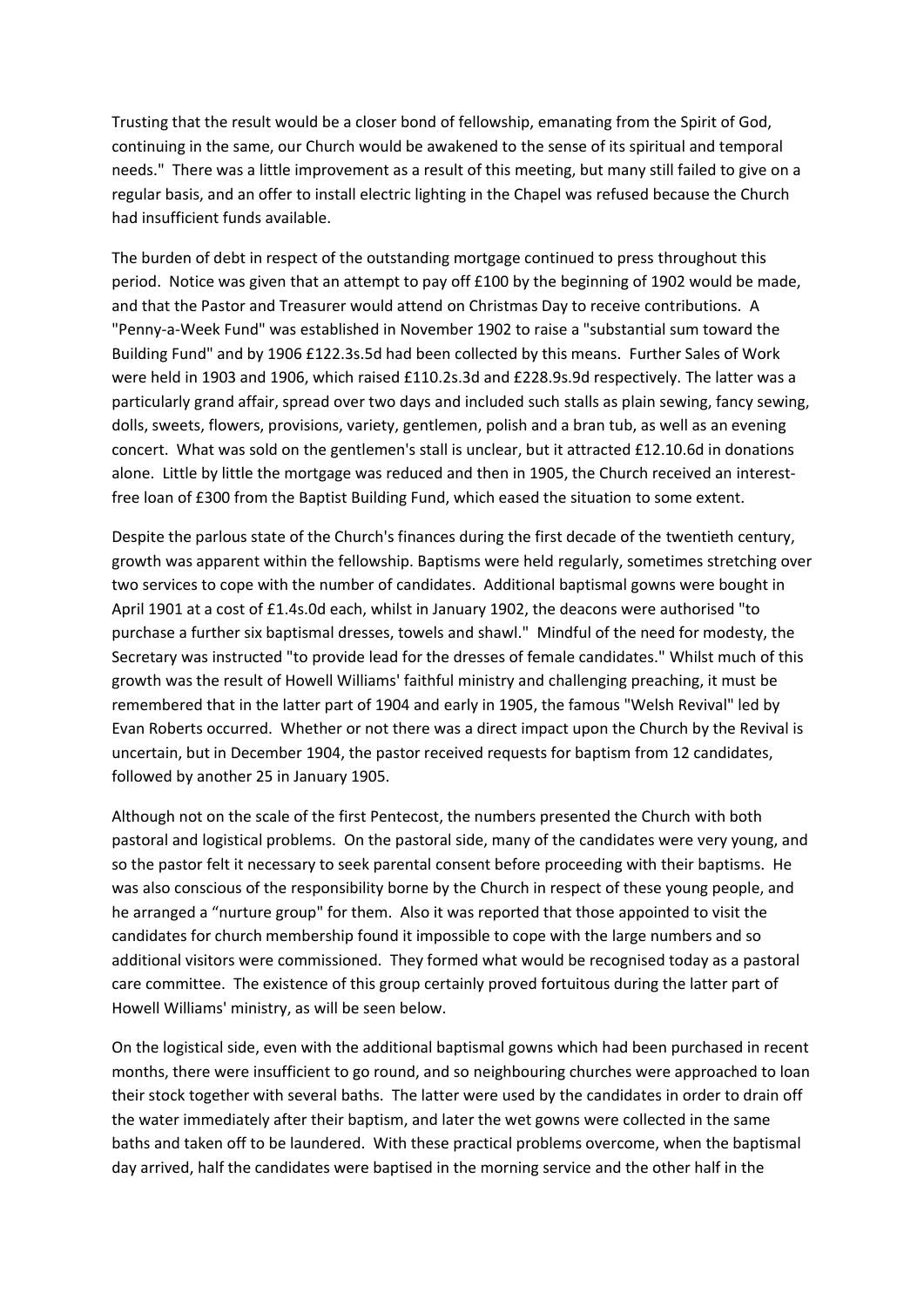evening service. On both occasions, the children were allowed on to the platform, under the strict supervision of their Sunday School teachers, to witness the baptisms. The impression this made on young minds must have been great indeed.



Rev. and Mrs Howell Williams

The records also indicate that there was a great sense of fellowship apparent amongst the members during these early years in the School-Chapel. Both the Church Anniversary and the Annual Church Meeting were regarded as opportunities for "social teas". In the case of the Church Anniversary, the tea regularly took place on the Wednesday following the Anniversary services, and there was always an associated lecture, which followed the meal. One was on the subject of "A Visit to Egypt", which it was announced would be illustrated by costumes, photographs etc. Later the lectures were abandoned in favour of another preaching service, often led by the same guest minister who had taken the previous Sunday services. The tea however, remained as an institution, and the shopping list for the Anniversary Tea in 1901 makes interesting reading: 3 Ibs tea, 15 lbs sugar, 10 Ibs butter, 5 gallons milk and 68 lbs cake. A modest charge was made for the tea and the proceeds were given to the Building Fund.

For a number of years, the Annual Church Meeting was preceded by a "Members' Tea", with the deacons being responsible for all the arrangements. One would order the cake, specifically recorded as "sultana, rice and cherry" on one occasion, another the bread and crockery, another milk, sugar and tea, whilst yet another was responsible for calling together a group of ladies to co-ordinate the preparations and to preside at the tables.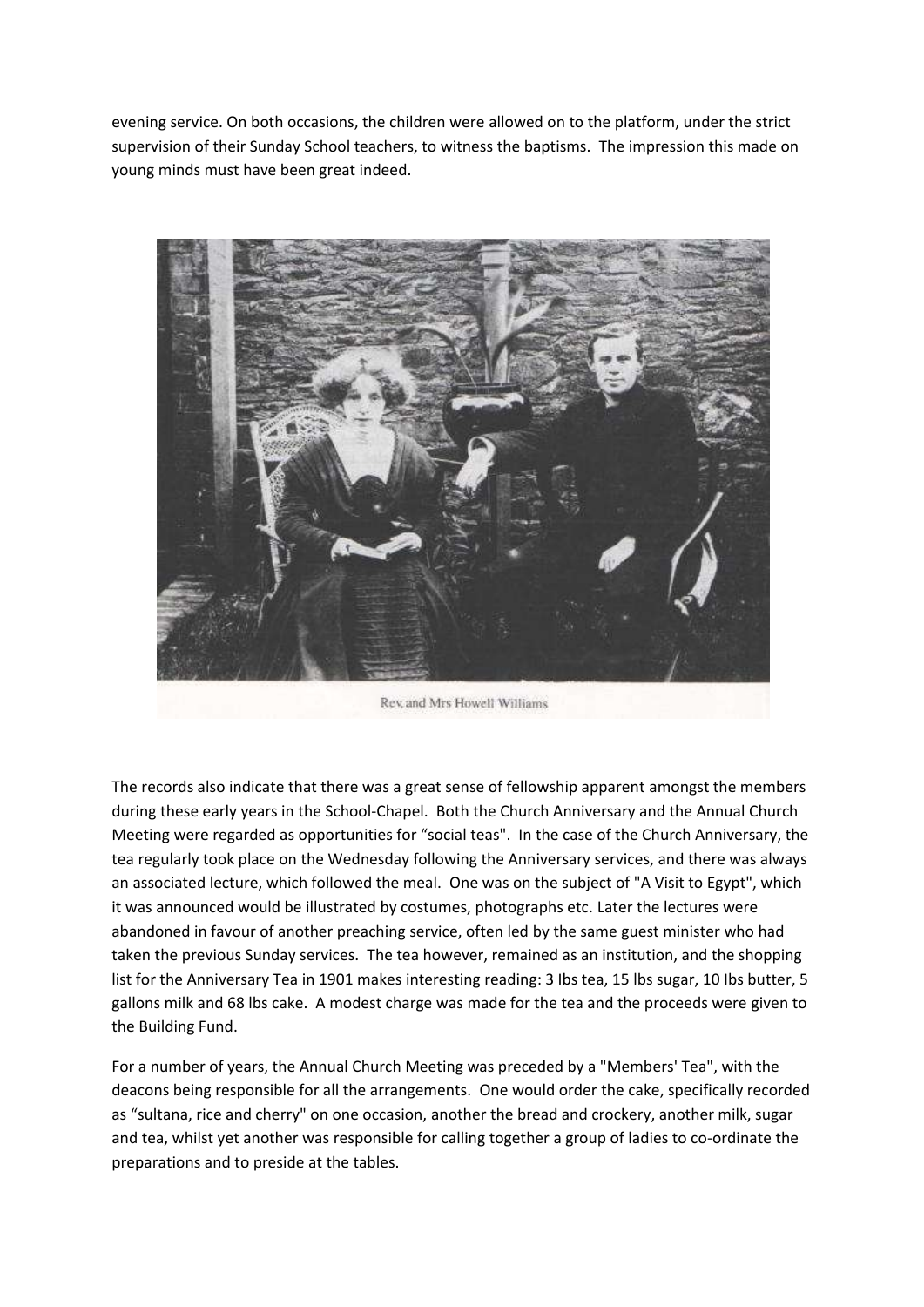The Members' Tea and Annual Meeting in 1902 was an occasion for particularly great celebration. When Howell Williams arrived at Albany Road, he was a bachelor. Within a few months of the start of his pastorate, he received into membership a family transferring from Newport. Subsequently, one of the daughters began to attend the pastor's baptismal classes, and then, after her baptism early in 1900, romance blossomed. The couple were married in August 1902, and the diaconate sent the following telegram:

#### *"Your deacons unite in sending sincerest wishes for future happiness and prosperity, praying God's richest blessing may rest on the union this day."*

The church members subscribed towards a wedding gift of an oak, roll-top writing desk for the pastor and an easy chair for his new wife. These gifts were presented at the Annual Meeting, immediately after the tea, which had taken on a party atmosphere.

With the celebrations over, the church looked forward to a time of added blessing now that the pastor had a wife to support him in his ministry. A Young Men's Bible Class, led by the pastor, commenced on Wednesday evenings, and a few months later, plans were afoot to start a similar class for Young Women, to be led by one of the deacons. Mrs Williams involved herself in pastoral visitation and organised a Sewing Class for Young Women. The Sunday School continued to flourish, with a regular flow of scholars seeking baptism and church membership. Early in 1903, one of the young men, Henry Budding, responded to God's call and became the first ministerial candidate in the history of the church.

The Choir also continued to make a regular contribution to the worship of the church. A request for permission to "remain in Chapel for about half an hour after Sunday evening service for singing practice on wet evenings" was readily granted, but begs the question as to what the Choir did when it was not raining on a Sunday evening. Nonetheless, solos, duets and anthems were frequently included in the services, although a request was made that such items be included before the sermon, rather than afterwards to ensure that nothing detracted from the pastor's message.

In these early years of the twentieth century, it became customary for the church to hold a week of special prayer meetings at the beginning of the year, and also in October at the start of the winter programme. The main topic at these special prayer meetings in January 1906 was a series of evangelistic services planned for March, and as a result of that mission, baptisms were held in April and May. In June, the pastor left for a well-earned holiday, but instead of returning after three weeks, the deacons received a letter from an eminent chest specialist in Liverpool, advising them that Howell Williams had consulted him, and that a diagnosis of tuberculosis had been confirmed. The specialist went on to recommend that Mr Williams be granted two months' leave of absence for special treatment and rest. However, by September, it was clear that the pastor had developed a rapid tuberculosis for his condition had deteriorated to the extent that the Liverpool consultant indicated that the leave of absence should continue until at least the end of March 1907. In those days, for severe cases, doctors recommended a period of treatment at special clinics in Switzerland, and this course of action was suggested to Howell Williams. A testimonial was hastily organised by the Cardiff District of the Glamorgan and Carmarthenshire English Baptist Association, and as a result, the pastor and his wife set off for a prolonged stay at Davos in Switzerland, better-known today as a ski-resort. Hopes of a speedy recovery were soon dashed, and for a considerable period of time, there was a real possibility that he would succumb to the disease. His leave of absence was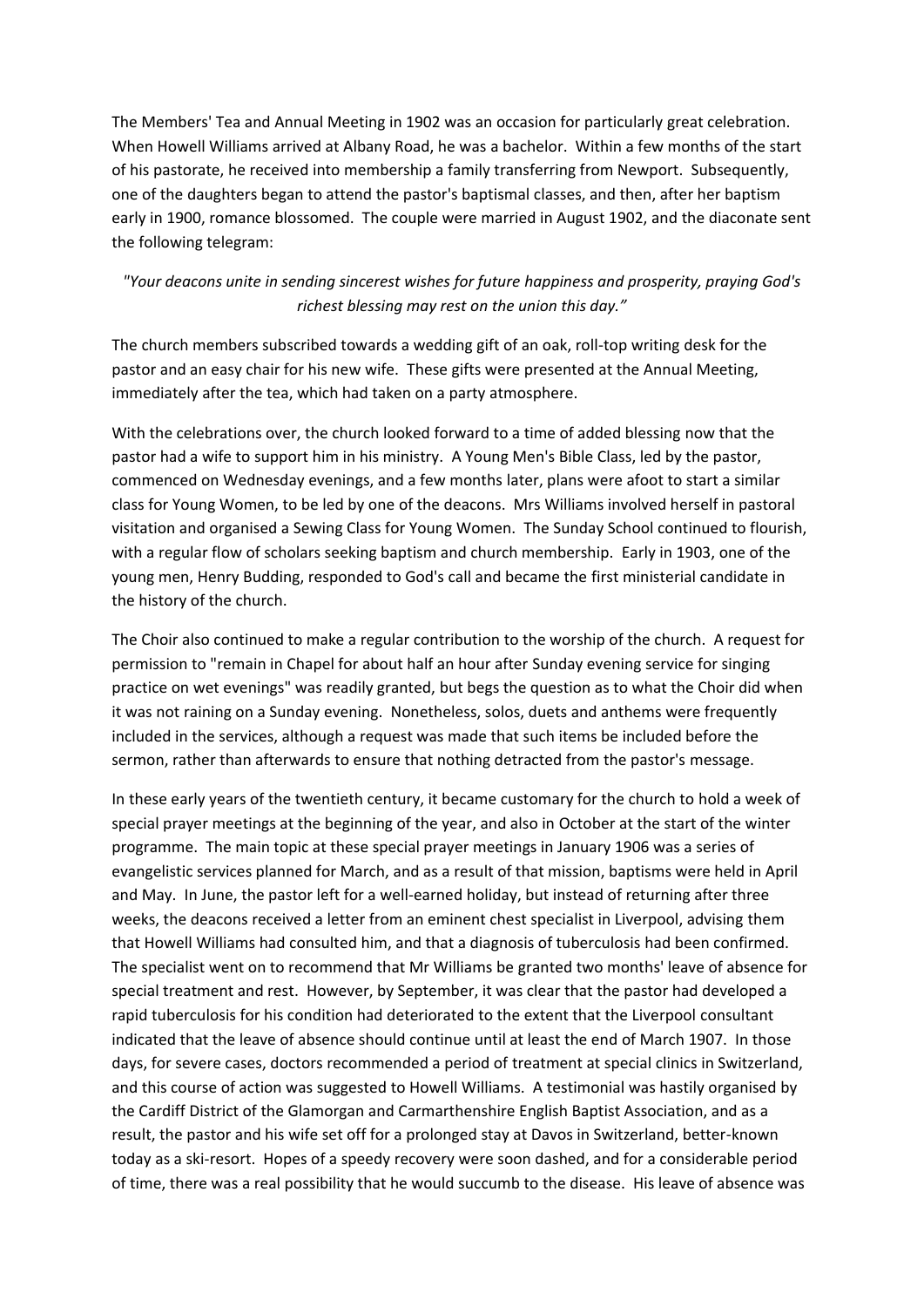further extended until June 1907, when a letter was received from Mrs Williams informing the church that, in the opinion of the Swiss doctor, the pastor's stay should not be interrupted, for any such break in his treatment could have disastrous consequences.

A further testimonial was raised, and then in September the news which reached the church from Switzerland indicated that at last there was some discernible improvement in the pastor's condition. However, he was still far from being strong enough to return and it was recommended that he remain in Davos until the following spring. Finally, in March 1908, the church received much better news from the doctor in Davos, together with a letter from Howell Williams himself, to the effect that he would return home in April and should be well enough to resume his duties by mid-May.

A further letter from the pastor informed the congregation that he planned to leave Davos on 14 April, and intended being home in time to attend the Church Anniversary in May. There was great rejoicing at his return and a "Welcome Home" meeting was organised to greet the pastor and his wife, and to offer thanks to God for his restoration. It soon became apparent though, that Howell Williams had not regained his former strength: he became prone to colds, which laid him low for several weeks at a time. Given the nature of his complaint, as a matter of practical expediency, a separate communion cup was purchased for the pastor's personal use, for at that time the church did not use individual cups at communion. A rota of deacons was drawn up to assist the pastor at the services, so as to allow him to conserve his strength for preaching.

Throughout the pastor's two-year absence, the church had continued to pay his salary. As well as fees to visiting ministers who had supplied the pulpit on Sundays. Obviously this added to the financial burden placed upon the membership, and worry over money, plus anxiety over the pastor's health, had an adverse effect upon the congregation. The spiritual life of the church declined, and a number of members transferred to other churches. An attempt to overcome this was made on the occasion of a social gathering at the Church Anniversary in 1907, when several deacons gave short talks on various aspects of church membership. Pastoral visitation was undertaken by the deacons, together with those members who had been specifically appointed as visitors at the time of the Revival. A "Mutual Improvement" class was established, mainly for young people. After his return, Howell Williams paid tribute to these efforts, acknowledging that "under exceptional difficulties that Church had managed to hold her own." Nevertheless, it was recognised that morale amongst the members was at a low ebb.

The pastor's restoration provided that church with the impetus to embark upon a full-scale renovation programme in the School-Chapel. Classrooms were repaired and refurbished, one being set aside for the use of the pastor, and the sanctuary itself was also redecorated. The cost of these renovations, which amounted to £57.18s.9d, was off-set by the proceeds of concerts given by the Choir and also by the Young People, and the whole project served to renew the fellowship. Under Howell Williams' guidance, the spiritual side improved as well, and members were urged to be alert to welcome visitors attending Sunday services as a means of building up the congregation.

Despite all the difficulties, the original vision of a Church on the vacant site facing Albany Road never faded. Even before the outstanding debt on the School-Chapel had been fully cleared, a "New Church Building Fund" had started. In July 1909, the Cardiff and Penarth Baptist Association invited representatives from all the churches in the association to attend a "conversatzione" at the Baptist College to discuss the possibility of arranging a United Bazaar in aid of this fund. It no doubt helped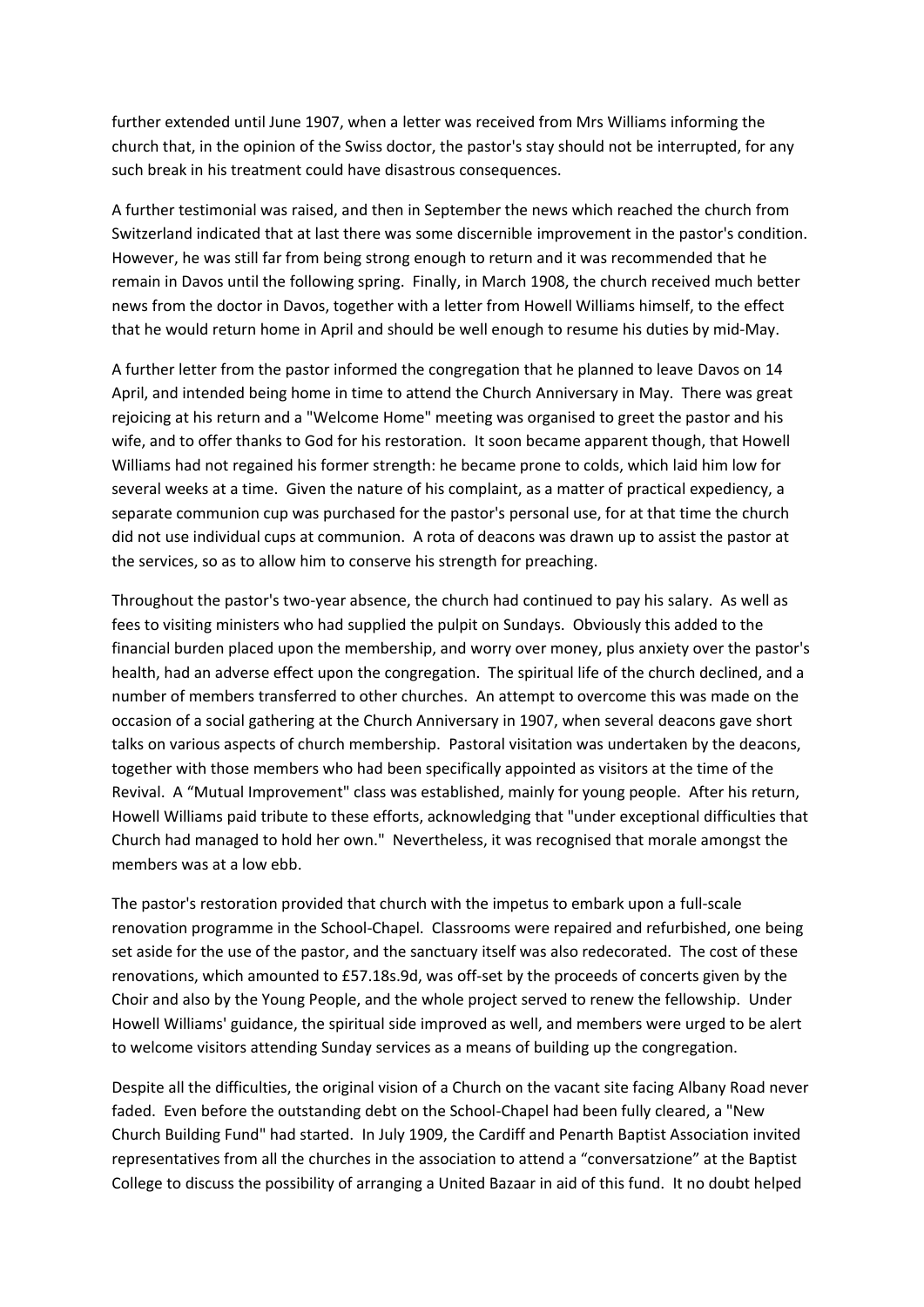that one of the deacons was also the Association Secretary at the time. The project was taken up with enthusiasm, and the pastor reported at the annual meeting in October that it was hoped to raise £1000 at the bazaar. He went on "we rejoice, that in the great task before us of providing a New Baptist Chapel for this growing district, we are not to be left entirely to our own devices and resources. This promise of practical help and sympathy from without ought to stimulate us as a Church to greater zeal."

The bazaar was scheduled for October 1910, but earlier in that year, the church was dealt a heavy blow. It was perhaps almost inevitable, given the continuing delicate state of Howell Williams' health, that in May 1910, the pastor informed the diaconate that he had accepted a call to the pastorate of Gilgal Baptist Church, Porthcawl. The decision was taken on health grounds only, for he believed that it would be better for him to live at the seaside. It was a wrench for him to leave Albany Road, especially in view of the consideration and support given to him during his illness. He wrote in his resignation letter, "I can never forget the devotion and affection lavished upon me during my period of service in your midst, especially during those two dark years when my life was despaired of. Your ministry of sympathy and comfort and help in that trying time will remain with us both as an imperishable memory to the last." He left Albany Road at the end of June 1910 and remained at Gilgal until his untimely death early in 1917.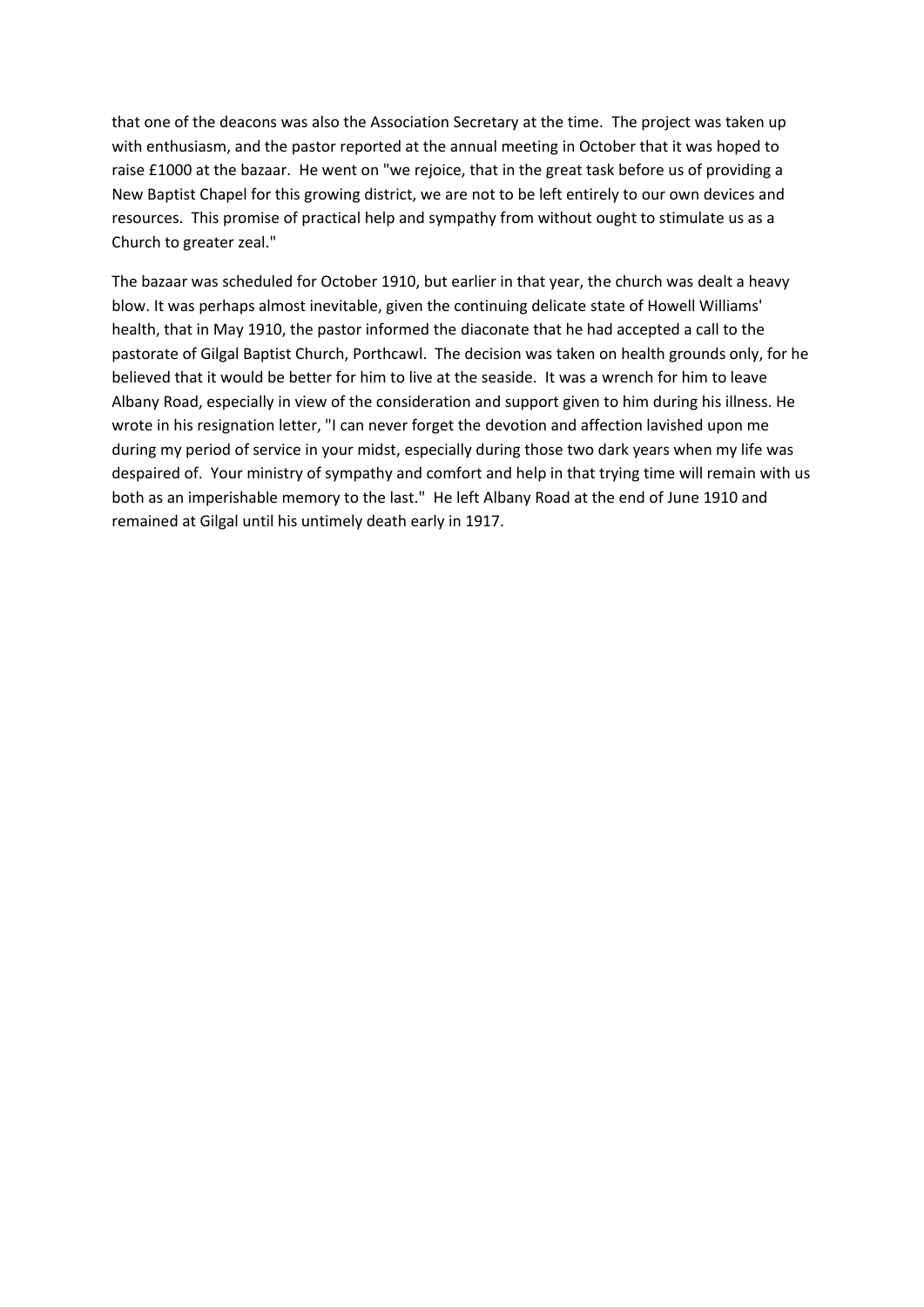## Albany Road Baptist Church,

CARDIFF.



# OPENING OF NEW CHURCH BUILDING Wednesday, Dec. 14th, 1932

OPENING CEREMONY at 3 p.m., by THE LORD MAYOR OF CARDIFF (Alderman C, F, Sanders, J.P.).

Cover of Opening of New Church Building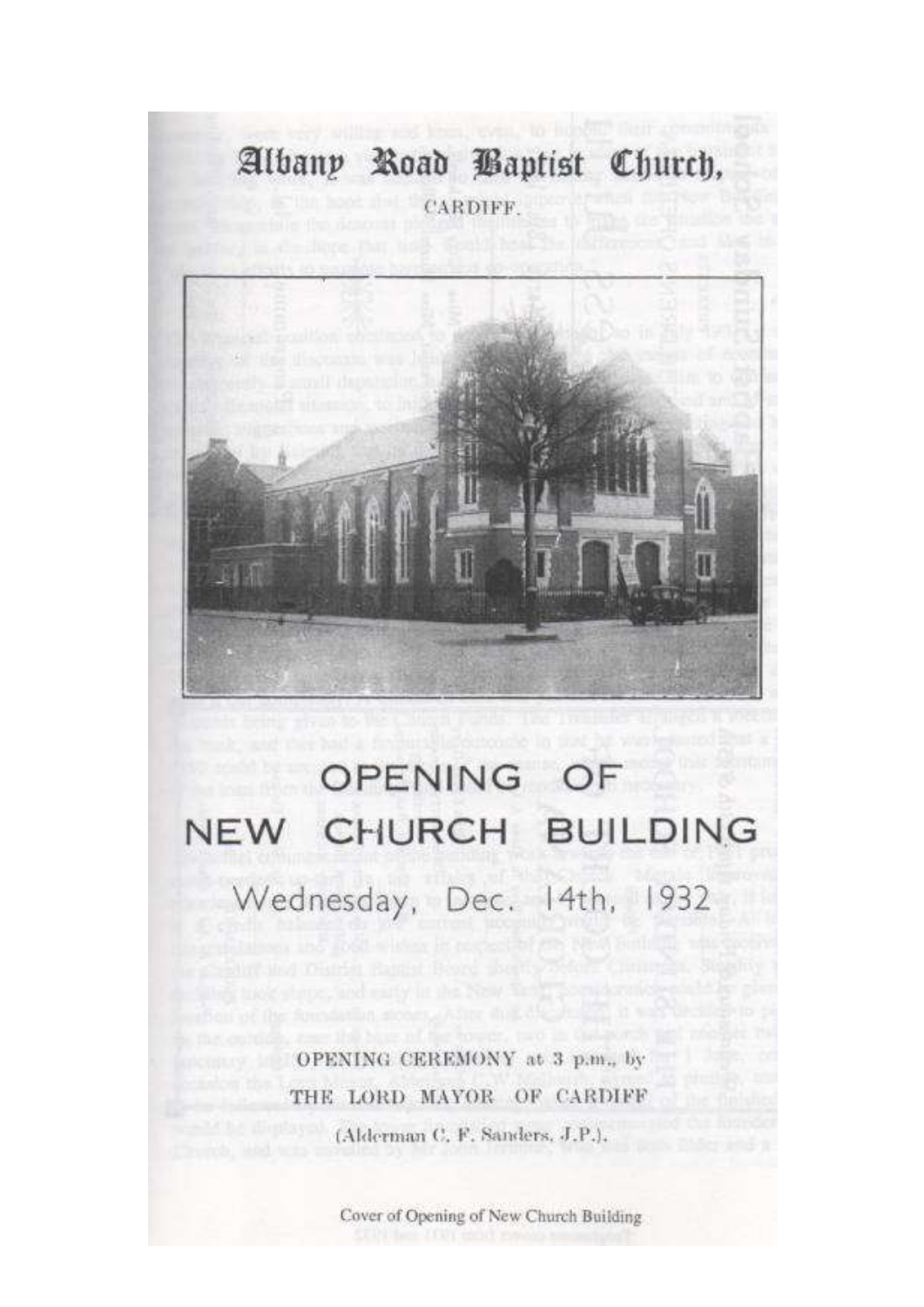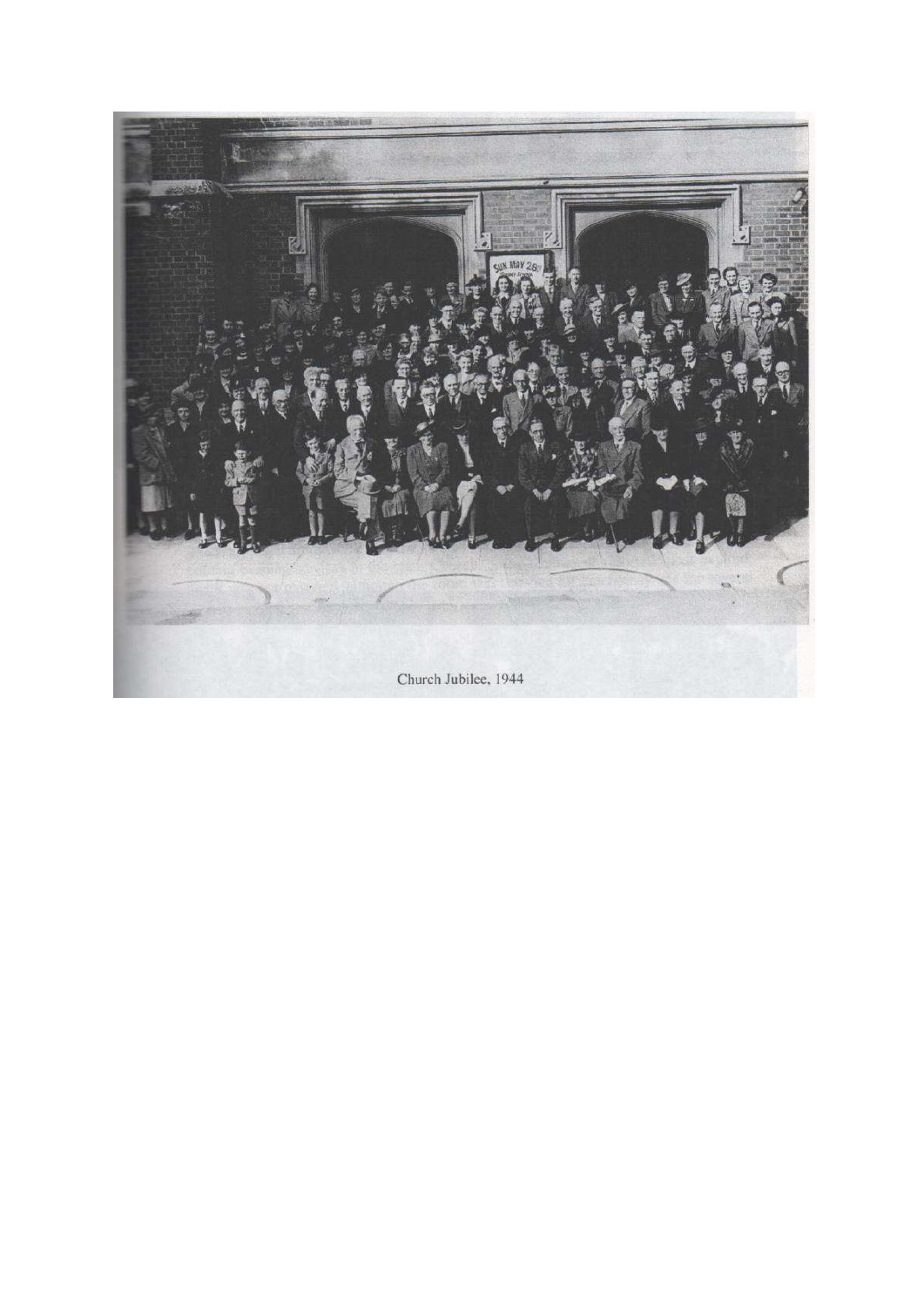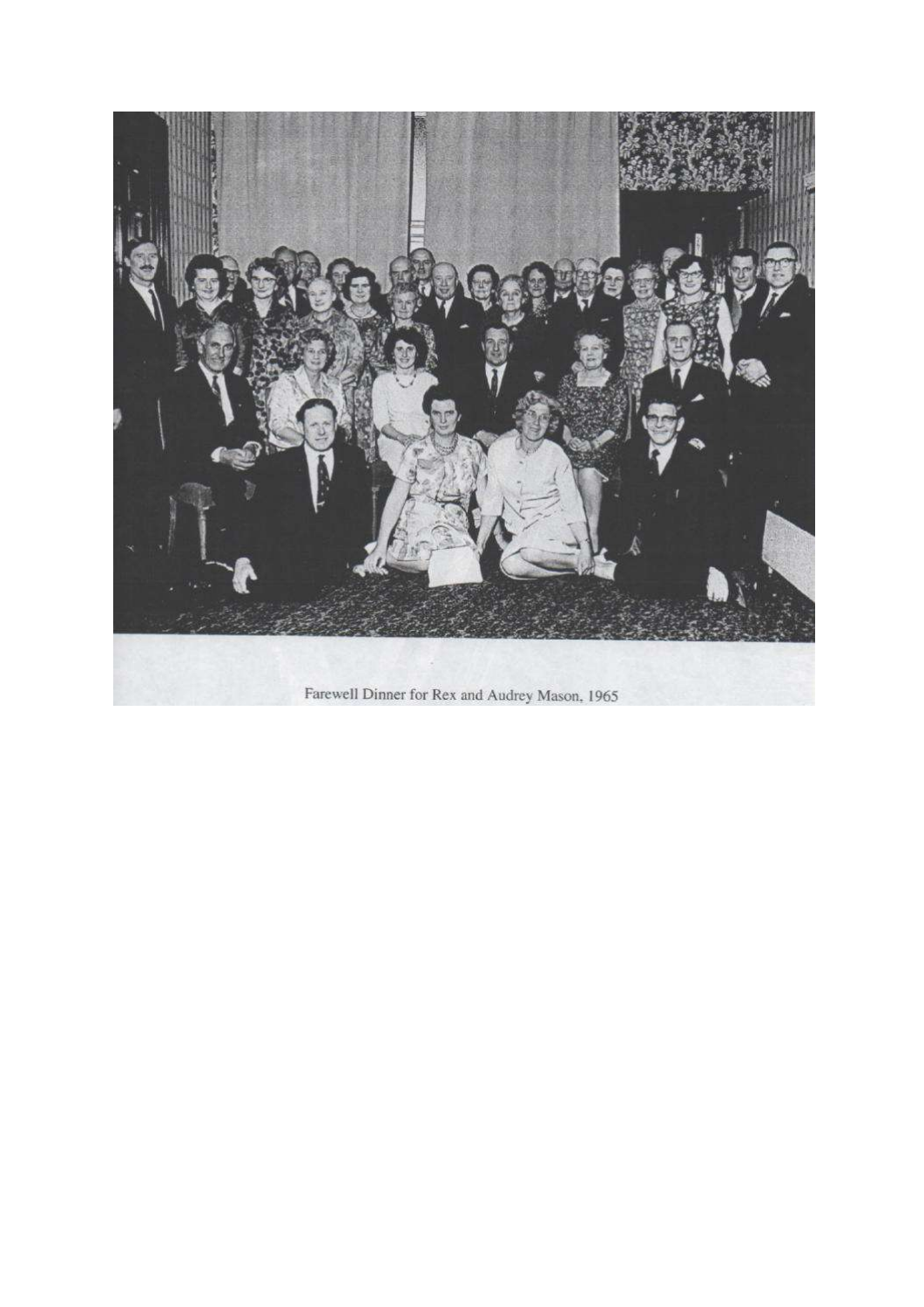